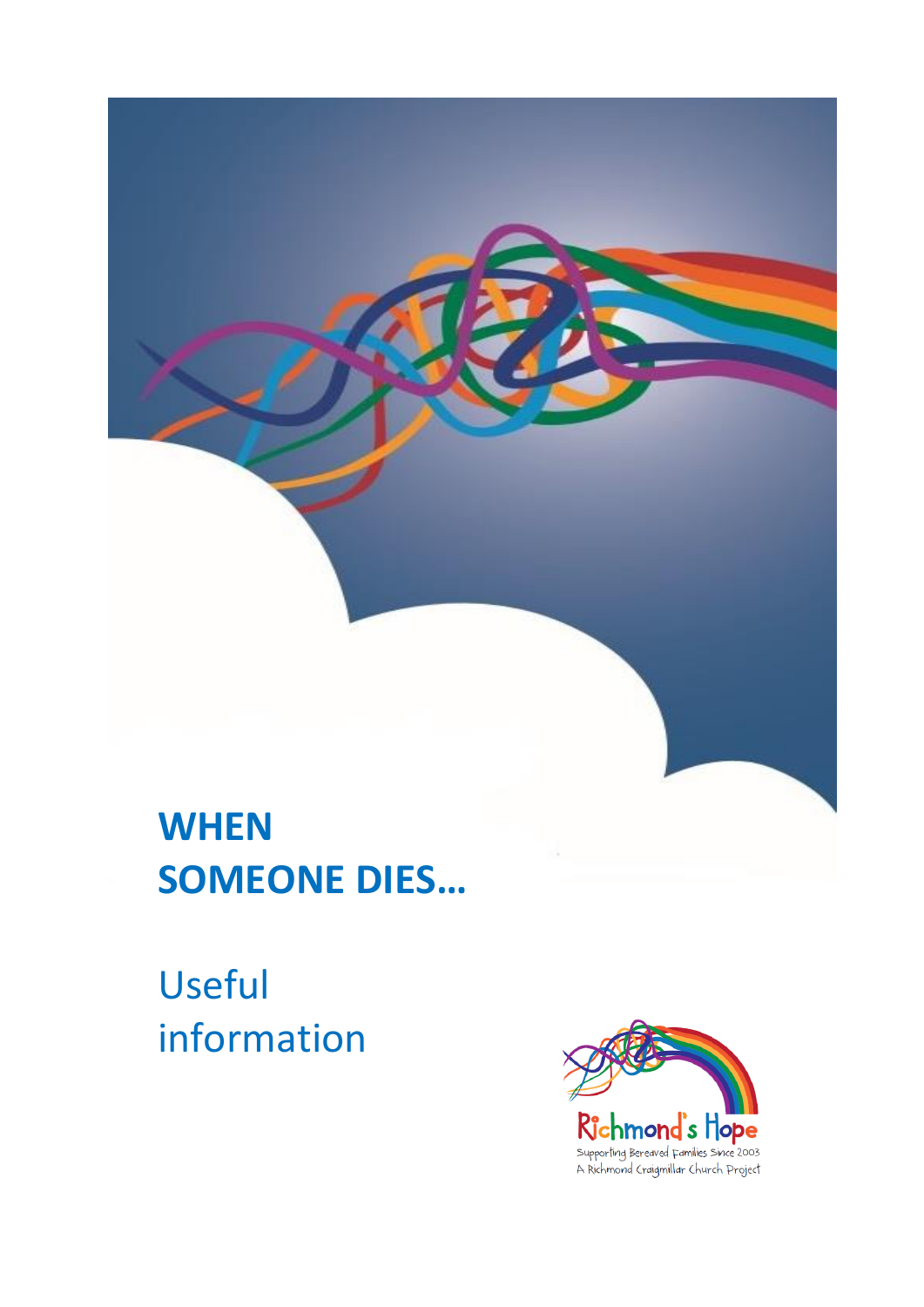

# **What is Richmond's Hope?**

Richmond's Hope is a project for bereaved children/ young people and their families. The project was founded in 2003 after it was recognised that there was a number of children in the Craigmillar area who had been bereaved and were unable to access support. Since then Richmond's Hope has expanded its service provision which now covers the City of Edinburgh, Midlothian and Glasgow, providing support to over 3,000 children/young people and their families. Richmond's Hope is recognised as the lead in child bereavement provision in Scotland and works on a daily basis with children between the ages of 4 and 18 who have been bereaved. The project aims to provide a safe time and space for the children to explore their feelings and the impact of the death on their lives.

We believe that each child's grief is different. Sessions are tailored to meet their need. Children are usually offered around 12 1-2-1 sessions which use therapeutic play and creative activities to encourage children/young people to explore feelings and how their grief has impacted their lives. Activities are centred on memories, feelings and ways of looking after themselves. Children are encouraged to find their own ways of coping; preparing them for when they feel they do not need our support any longer.

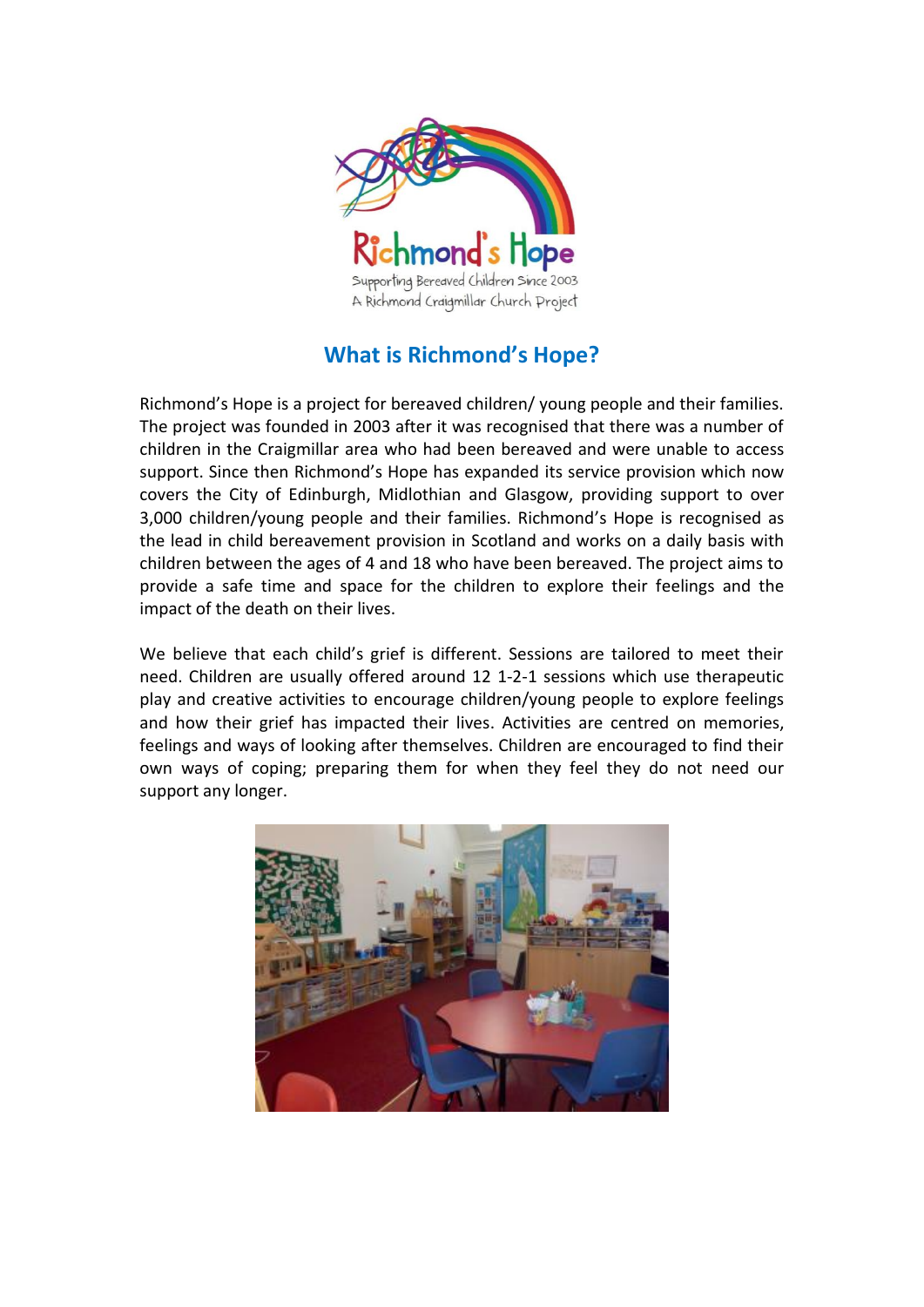# **Helping Parents and Children Cope When Someone Dies**

How best can you help your child or children when someone significant to them dies? Dealing with your own grief Do children grieve in the same way as adults? What about very young children? What is 'normal' grieving for a child? What factors can affect a child when someone dies?

### *These are some of the questions that this information pack will try to address.*

Even when they have not experienced a loss or bereavement, children will have lots of thoughts about death. This is part of their healthy curiosity about life  $-$  like thoughts about their body or birth. Adults may find it difficult to talk about death due to their own anxieties about their mortality or fear of upsetting others. It is important not to assume that children are not ready and willing to talk about their anxieties on the subject. Indeed, this can be the most useful way in which parents and other important adults in their lives can help children: by being prepared to *listen* to the child's thoughts, beliefs and fears and allowing them to ask questions.

# **Breaking the News**

You may want to protect your child or feel that it is better that they do not know the true circumstances about the death. However, children are intuitive and can tell very quickly when someone is missing from the family or family members are upset. Therefore, it is best to be honest with your child and explain all the details about the death and answer their questions in an age appropriate way. This will help to maintain trust between you and your child and therefore provides them with an adult that they can talk to about the death.

If the death is sudden it can be more difficult and like an adult a child will feel a range of emotions, from shock to anger. It would not be unusual for a child to pretend that it isn't happening; this can be a defence mechanism to protect them from the shock. A child may not cry or talk and if angry or feeling guilty they could react in an aggressive manner. As every child is unique it is impossible to know how your child will react. Be prepared for any eventuality and most of all to comfort them. Be prepared to answer repetitive questions as this is common for children.

As a parent or carer, one of the most helpful things that you can do for your child is be honest and supportive. Assure them that this did not happen because of anything they have said or done and make it clear to them that they will be looked after. This will reassure the child in a time which can seem very scary and confusing.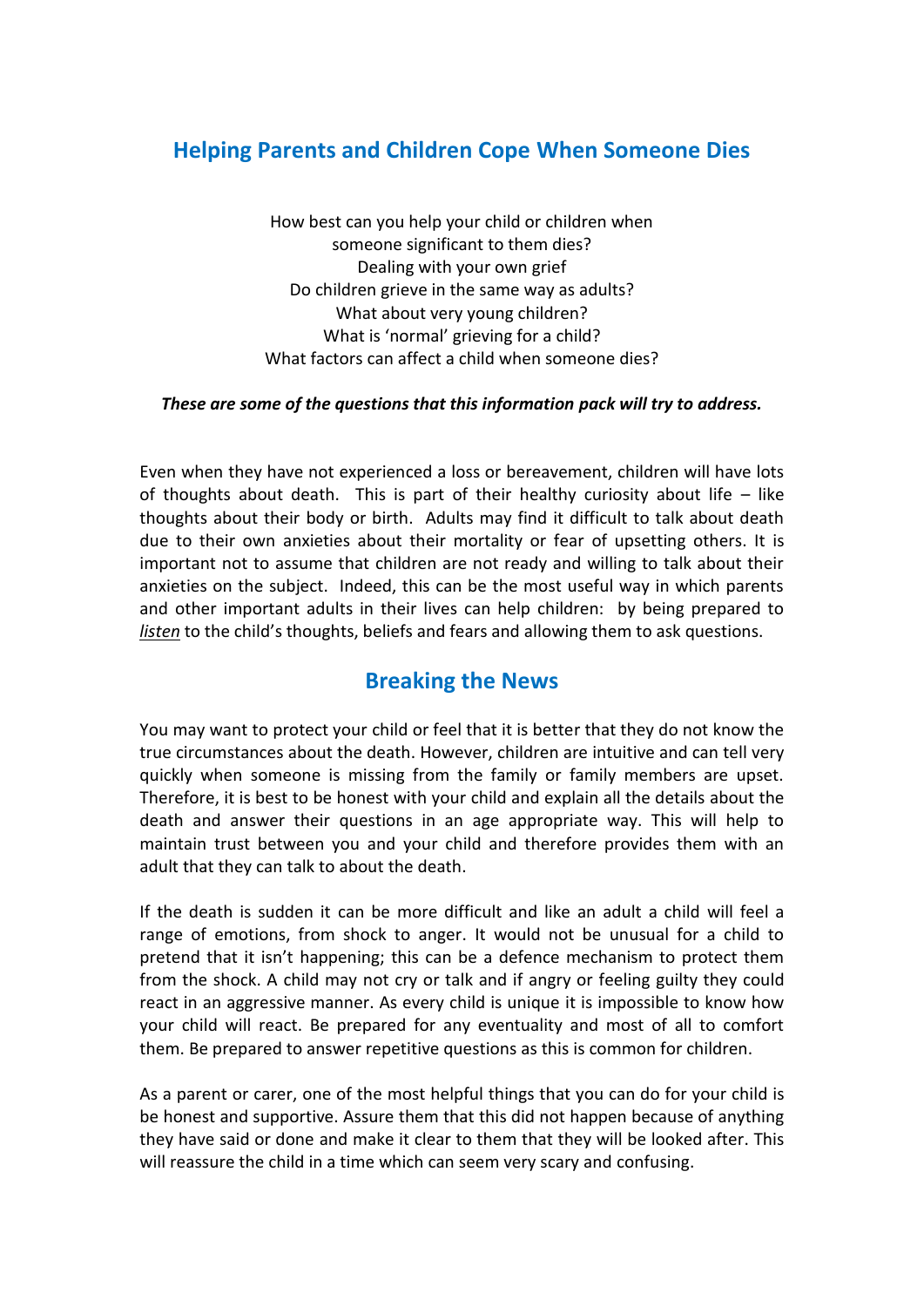# **How to tell a child when someone has died**

Talking to a child about the death of a parent, sibling, close relative or friend can be very difficult and could be the hardest thing you ever have to do. These suggestions may be helpful:

### **Use straightforward words like dead and dying.**

With young children, try to link it with a known loss, such as the death of a pet (which may also cause more grief for the child than the parents anticipate) Children under the age of approximately four often think that sleeping and death are the same. Older children can sometimes think this too. The difference needs to be explained try to use concrete words when explaining like "dead or died" using everyday examples like 'when you die you can't eat or sleep or feel anything, your body stops working'.

### **Avoid phrases like 'He's gone to sleep', or 'She's gone away', or 'we lost Gran'.**

These phrases can be confused with everyday occurrences, and may lead to fears about going to sleep. Your child needs help to understand the body has not gone anywhere, other than perhaps the cemetery or the crematorium. Concrete explanations will lessen confusion.

### **Explain what 'dead' means.**

It is not unusual for children to assume that when someone dies they can come back. Make it clear to younger children that dead means that the body of the person who has died is no longer working, and that they don't feel any pain. Go through this carefully as children may need to be clear about what happens to the body. Explain that when somebody dies they don't feel anything, they can't see or hear and they don't breathe. A good way to explain this is to say that the person's body no longer works, and this means that they have died.

### **The importance of truth.**

Although it may seem easier in some circumstances to try to protect your child from further upset by shielding them from painful facts, it is better that you try to be honest with your child in telling them what has happened. Children who know all the facts are able to process them and this will aid "normal" grieving. We have found that children who are not told the full facts about the death and later find out can display very angry behaviour and this can sometimes affect the relationship between a child and their parent/carer. Finding out later means that the children have to re-visit their grief and often they can feel lied to.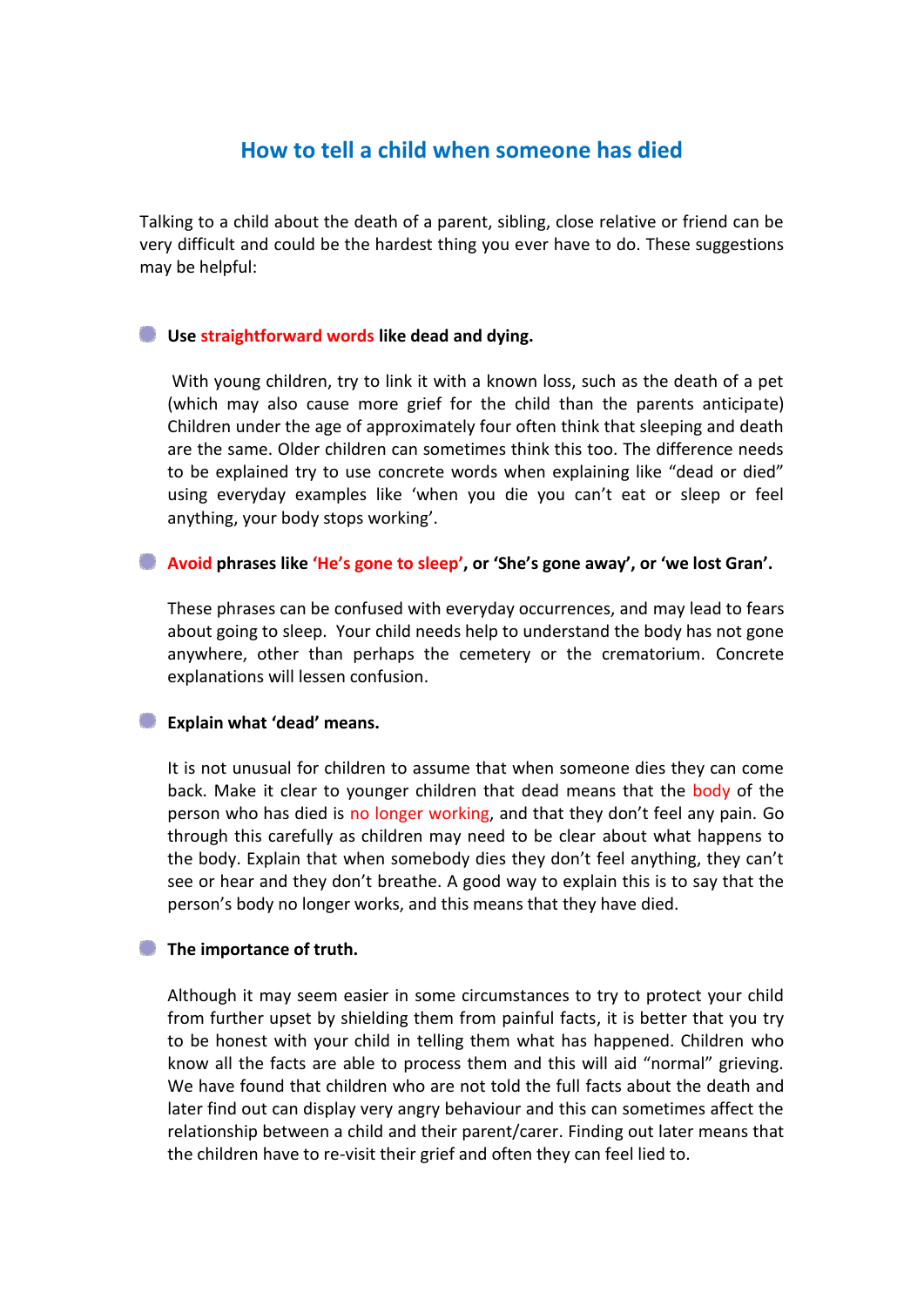#### **Repeating the story and questions.**

Be prepared to repeat the story on numerous occasions and answer repeated questions as your child may be really confused at times. Allow children and young people to ask questions because this can aid their understanding. Understandably some of these questions can be difficult to explain and you may feel as though your child is too young to hear some details especially if the death was a suicide or a murder. However, if a child is asking to know something it usually means that they will be able to cope with the information and this can help them in their grieving process. It can be helpful for adults to understand that a child's imagination can be worse than reality. Talking through the facts can help clear up any confusion.

#### **Explaining the illness.**

If someone has died because of an illness it can help to explain the illness and how it made the person die. For example, if someone has died from cancer you could say 'granny died because of an illness called cancer. You can't catch cancer it just develops in people's bodies and no-body knows why. Sometimes doctors can make people better but unfortunately the medicine didn't work for granny and her body stopped working and this is what caused her to die'. Be sure to reassure the child that this does not mean that they will die from the same thing.

#### **Explain that it is not their fault.**

In some cases, children can blame themselves for the death. Children between the ages of 4 and 7 can think that if they wish for someone to go away they could have made the person die. Reassure your child that nothing they said, did or thought made the person die.

#### **The funeral**

It can be a meaningful and important experience for children to have the opportunity to attend the funeral and say goodbye. Providing children with the choice of attending the funeral can bring a sense of finality and this can help the grieving process. However, remember that children may also choose not to attend the funeral. Respect this decision and offer the child to think of a way that they would like to say goodbye e.g. letting a balloon go or writing a letter. If your child chooses to attend the funeral try to explain the funeral process, making sure they understand what a funeral is and what happens there. Try to explain what a coffin will look like and what happens at a burial/cremation. It can also be nice to include children in the planning of the funeral by letting them choose a song or the flowers or even saying a prayer or a reading. Discuss this with them and allow them to choose whether this is something they would like to do.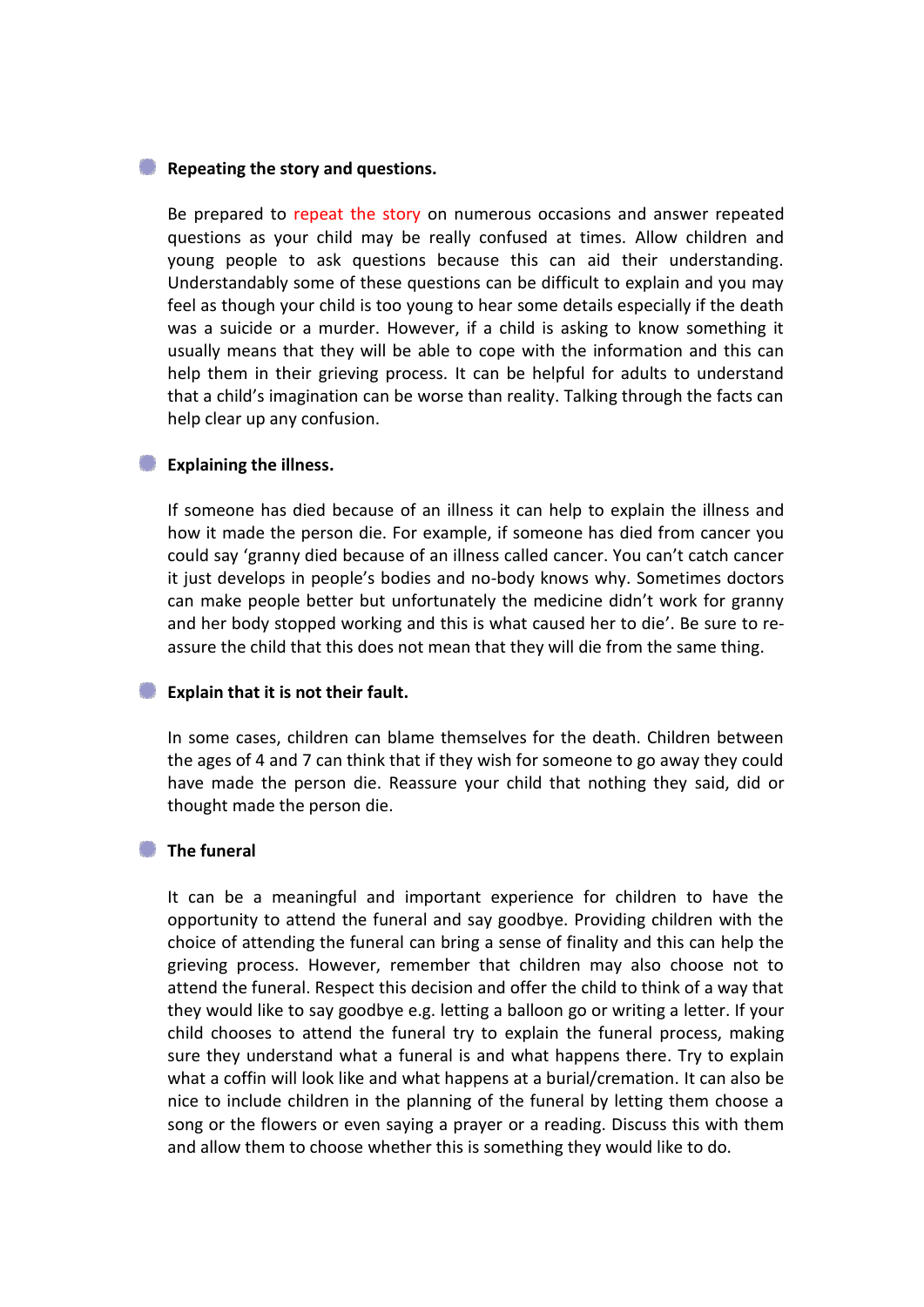# **Viewing the body**

In some cultures, or families, children may see the body after death. Indeed, it may be helpful to do so, however make sure time is taken to explain exactly what will happen when they go to view the body and what the person will look like.

Some choices can be more difficult to make than others. For example, many parents feel uncomfortable with the idea of a child viewing the body of the person who died, they feel that this may be too distressing and want to protect them from further hurt/pain. Children's imaginations can often be worse or more frightening than reality, and because children have a natural curiosity, viewing the body can help them understand that the person is dead.

It is important to use concrete words, like died or dead, as children can often become confused by other explanations. For example, a lot of people often use the term, "it looks just like they are asleep". Although this term seems kinder to use, children can often become confused and worried that when they, or someone else, go to sleep they too might not wake up.

Again, choice is important for a child. If a child decides they do not want to view the body, but everyone else in the family does, they should not be made to feel wrong. Children need permission to choose and reassurance that whatever they decide is okay. Again here is a list of facts that a child may find helpful to talk about before viewing the body.

### **The Body:**

- **Is in an open or partially open coffin**
- **Is in a cool temperature**
- **Doesn't move**
- **Can't talk and doesn't see you**
- ۵ **Won't come back to life**
- **May be puffed up**
- **May have markings, etc, from injury/illness**
- **May look and feel different than the person did before the death**
- **May have a different smell**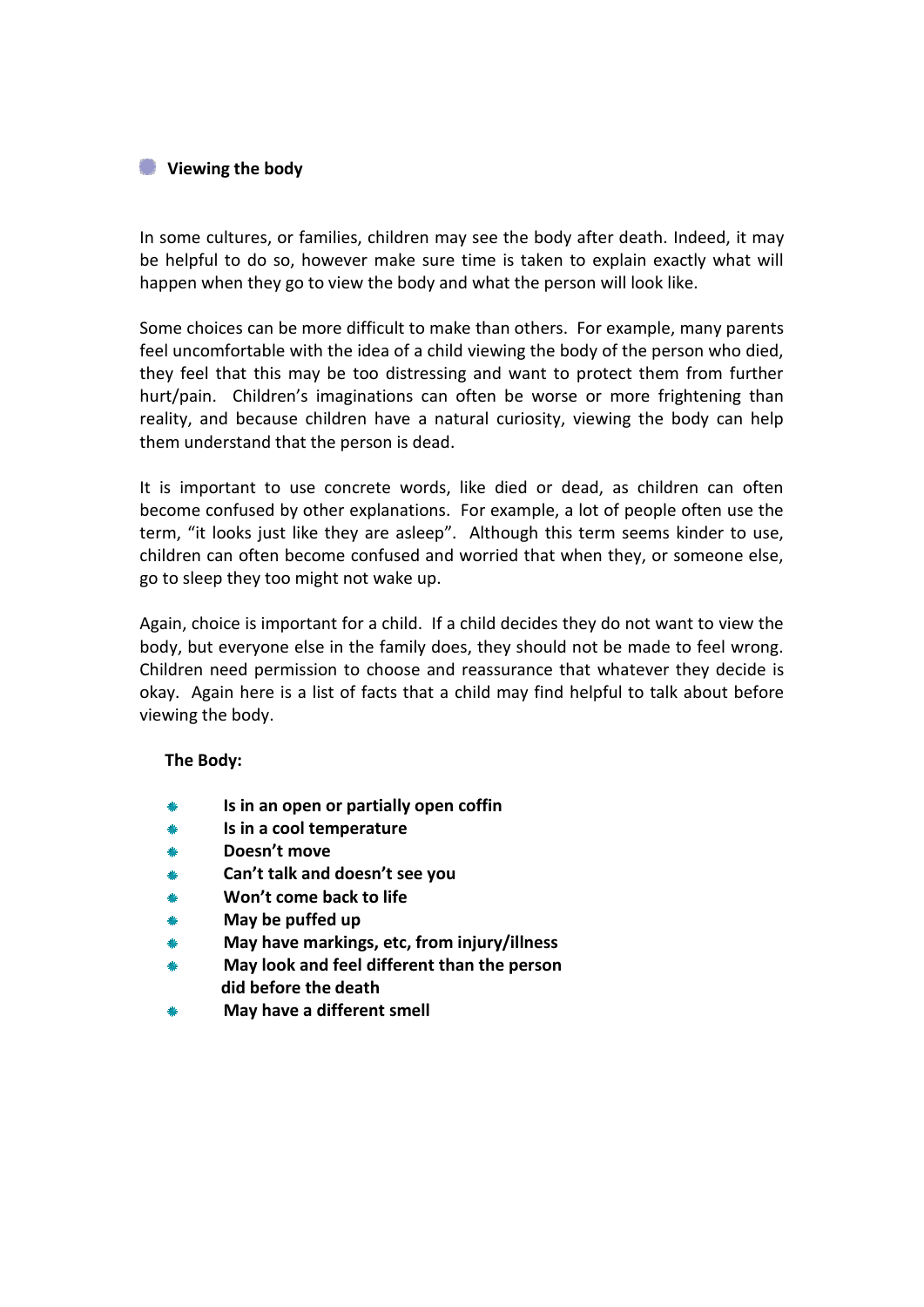# **How a child might grieve**

There are no clear cut stages of grief, nor a correct order or 'right' amount of time to grieve. Therefore, try not to think about it in terms of a "right way" to grieve. How Children respond to the death of a significant person in their lives can depend upon a number of factors including:

> **Their age and stage of development – this will have an impact on the child/young person's understanding of death**

**The circumstances of the death – illness, accident, suicide, murder, may also have an affect on a grieving child**

**Their relationship to the person who has died**

**The reaction of other family members to the death**

**How the family unit reacts to life following the death**

**Culture and religion**

# **Grief reactions and ages**

A child's age and stage of development can affect the way in which a child grieves

### **0-2 Years:**

### **No Concept of Death Experience of Loss is Separation.**

If a significant death occurs in the life of a child under the age of 2 years, they will not have much language to express their loss. Babies and toddlers react physically and emotionally to the disappearance of a significant person in their lives. Children of this age will pick up on parental feelings of grief and changes in routine and will perhaps fear separation from close family members.

Try to minimise disruptions and changes as in time, within a steady and loving environment, the loss can be repaired to some extent. It is important for the child and those caring for them to keep their memories of the person alive by talking and remembering. Additionally, it may be helpful to the child for a few belongings of the person to be kept for them until they are older.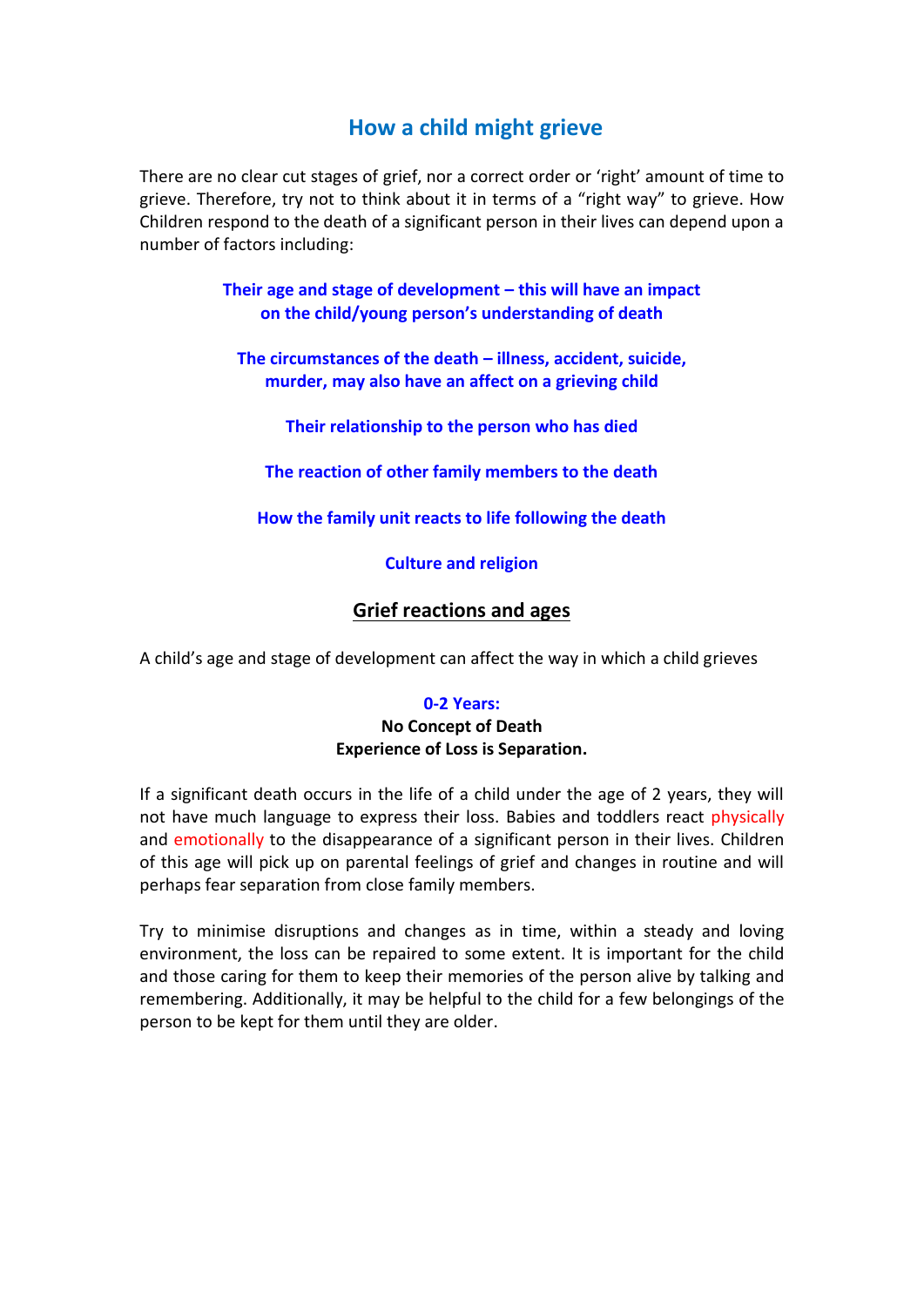# **2-5 Years: Death Viewed as Temporary and Reversible – Like Sleep Dead People Are Elsewhere Dead People Have Feelings and Bodily Functions Thoughts, Feelings and Wishes can have Causal Effects- Magic Years**

Children of this age can understand the concept of death, but do not yet realise the finality of it and so may expect the person to reappear, "when's daddy coming back?" Children of this age think in concrete terms and so may become confused by terms such as "gone away" or "gone to sleep". They may require the story of what has happened to be told over and over again. Children at this age can also believe that something they did or said caused the death to occur i.e. in a fairytale, if they wish for someone to go away or die then they can make this happen. It is important to say that nothing they said, thought or did caused the person to die.

### **5-9 Years:**

### **60% of 5 year olds have an almost complete concept of death 7 year olds understand that death is irreversible and final and may begin to fear death Most 8 year olds have a fully developed concept of death and understand external causes**

Children of this age now begin to understand the difference between people who are alive and people who are dead. By this age they are able to understand that a dead person cannot feel, speak, hear, see or smell and they do not need to eat or drink. By the age of seven, most children know that death is final and that it can happen to anyone. Although more able to express thoughts and feelings, they can also hide these feelings away more and may appear unaffected. Children of these ages need to be given the opportunity to ask questions and to be given as much information as possible to help them adjust. An important factor is their deepening realisation of the inevitability of death and an increasing awareness of their own mortality and the fear this can cause.

### **10 years- adolescence:**

# **The concept of death becomes more abstract There is an understanding of the long term consequences of loss Personal implications of death are being appreciated Justice, injustice and fate may be issues**

Struggling for independence and an increasing understanding of the impact of a death on their lives may cause some teenagers to challenge beliefs and explanations given to them by others. Many teenagers feel more comfortable talking to their peers rather than a close family member. It is not unusual for teenagers to seem more insecure and behaving more like younger children. In contrast you could see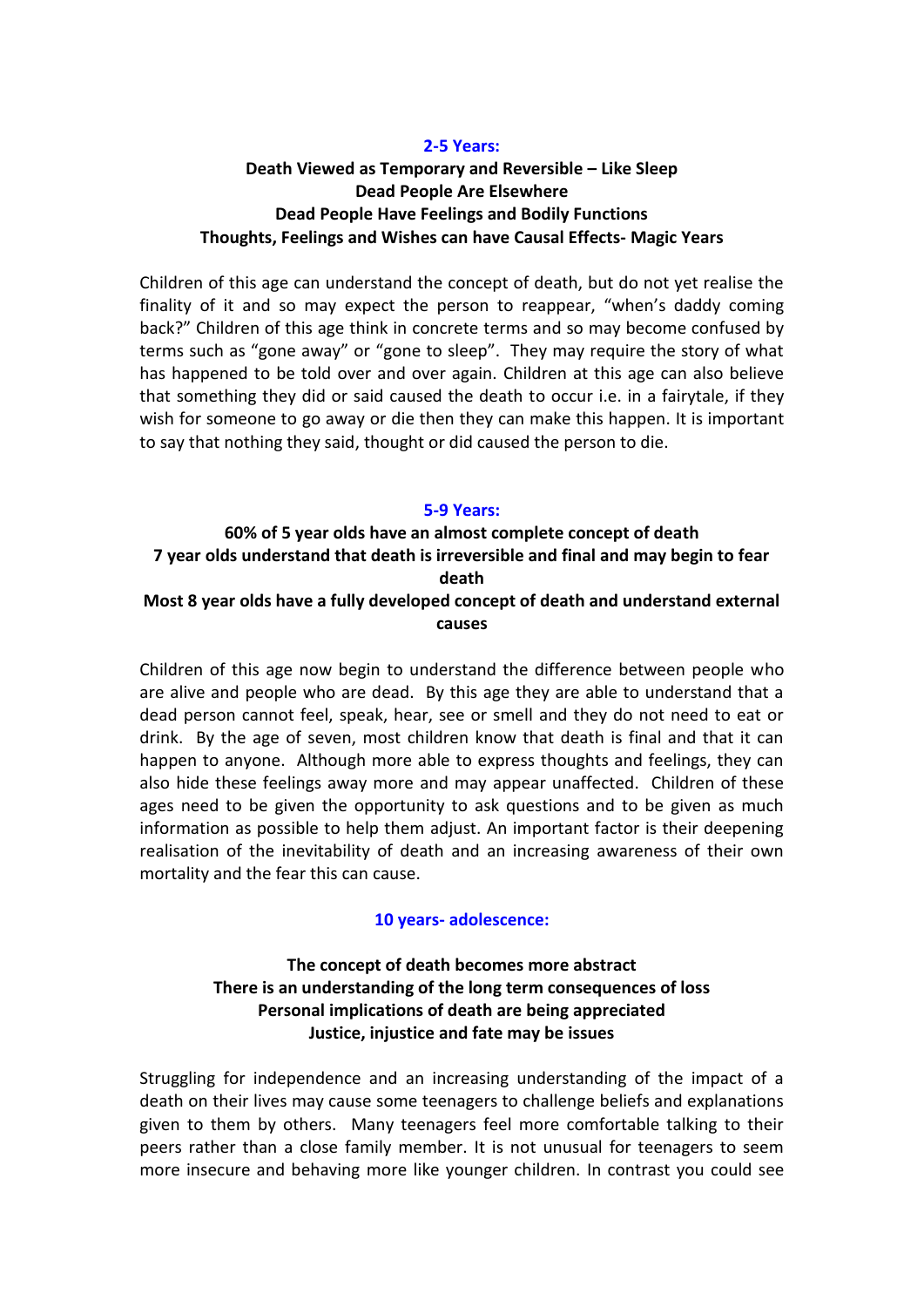them pulling away from the family and withdrawing into a private existence. On the other hand, they may become angry and display more aggression.

# **Circumstances of the death**

The circumstances of the death can have a big impact on the way in which a child grieves. A sudden or traumatic death can be very different from one which is anticipated. When a parent or sibling dies unexpectedly the immediate reaction can be one of complete shock and sometimes the inability to feel anything (see attached sheets for traumatic deaths).

Although an anticipated death from a long illness is expected children can still be shocked. Children may seem to dip in and out of grief. One minute they may seem very upset and the next may seem fine. Try to be open and honest with your child and allow them to ask questions if they need to.

# **Their relationship to the person who has died**

This can be a major factor in how your child may react. If the child has a close relationship to the person who has died their grieving may be more intense compared to a family member who they have only met once. Try to remember this when speaking to children as although you may be grieving and upset for a relative overseas a child may not be as upset as this has no direct impact on their lives. On the other hand, a relative who has cared for them or they see on a daily basis could be a huge loss to them and they will need time and support to help them through their grief.

# **The reaction of other family members to the death**

If you are open and honest with your child about the death and you grieve openly then this allows your child to see it's alright to be sad, to cry and show their feelings, and gives them permission to grieve openly in front of you. Don't hide your tears, you are allowed to grieve!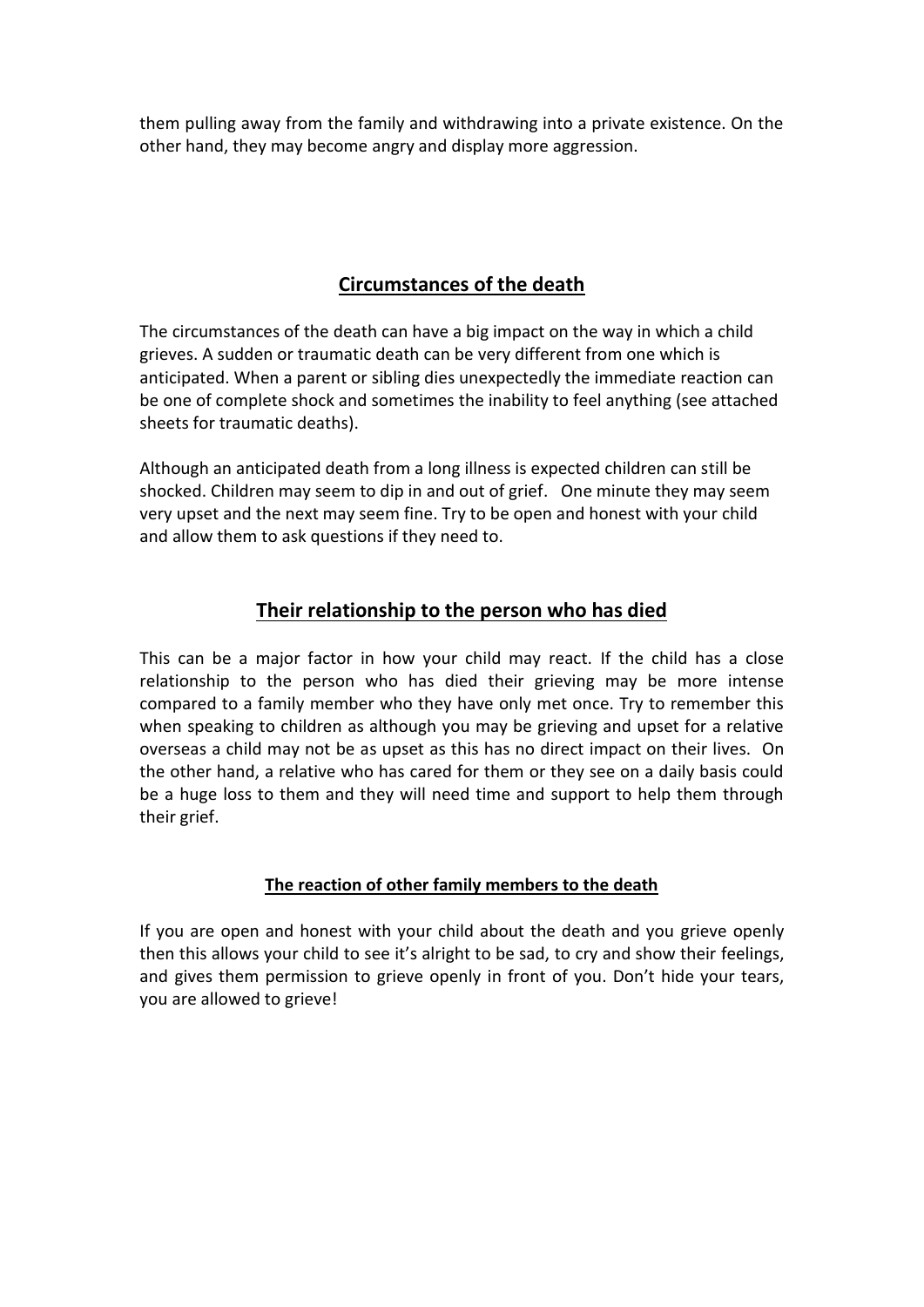### **How the family unit reacts to life following the death**

Often a death in the family can put extra strain on the family as a whole. It is important to talk about how you are feeling. Hiding feelings from one another and ignoring the death can mean that children feel as though they can't be upset and talk about how they are feeling. Sometimes this causes children to release how they are feeling through other ways such as aggressive behaviour**.** Sharing your grief will give permission to your child to let them know that how they are feeling and grieving is ok.

# **Culture and religion**

Families have different cultures and religions therefore it is important to discuss this with your child. Children may grieve depending on how their religion allows them. For example, some religions do not believe that children should attend the funeral. Try to explain the reasons for this to your child and try to let them decide a way in which they can say goodbye e.g. letting a balloon go or planting a tree.

Children will revisit their grief at different times, as part of their development and it can be helpful for parents to be aware that children can slip in and out of grief. This can sometimes be upsetting and shocking to an adult who may also be grieving. The best way in which to deal with this is be prepared to comfort your child and answer any questions which may be bothering them. Remember it is ok for you to show your feelings to your child and for you to grieve together.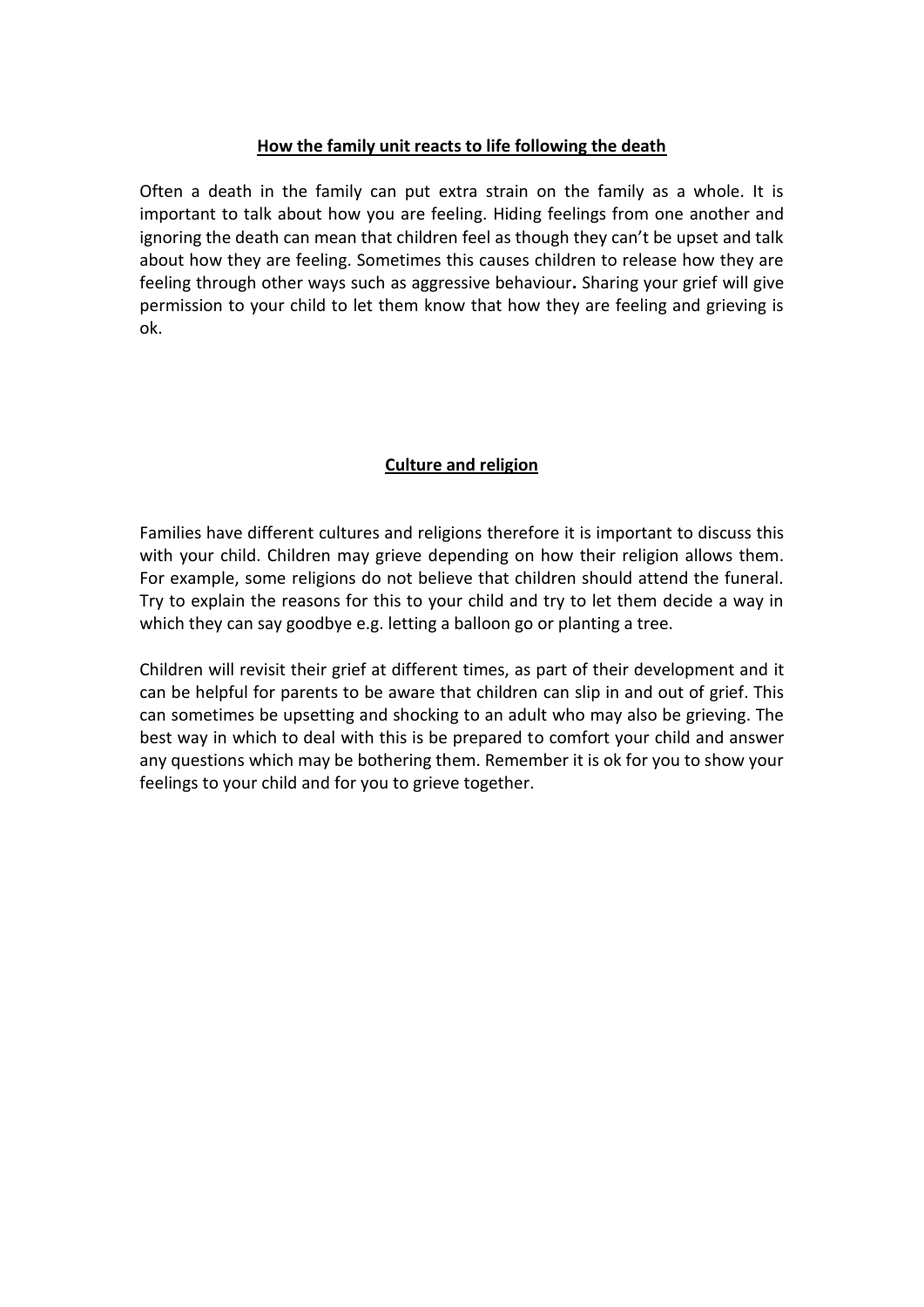# **How you can help your child**

- **Talk to your child honestly and explain what has happened in a way they can** understand.
- Talk to them about the funeral and how they can be included. Give them the choice to attend
- Inform the school of what has happened and find out who they can talk to in the school if they are upset.
- Support them in going back to school and talk to them about what additional support they may need.
- **C** Remind them that they are not to blame and that its not they fault and remember they may need to talk about this.
- Help them to keep their memories alive by talking and remembering especially at special times of the year.
- **Let them keep something that belonged to the person who died**
- Give them a cuddle.
- **C** Remind them to have fun and laugh sometimes. This doesn't mean that they are 'over it', have 'forgotten' or 'couldn't care'.
- Give them space but talk to them if you are worried they are not eating properly, having sleep problems or any other problems, so that you could do something about it together.
- **Arrange for them to get extra support if they appear to be struggling.**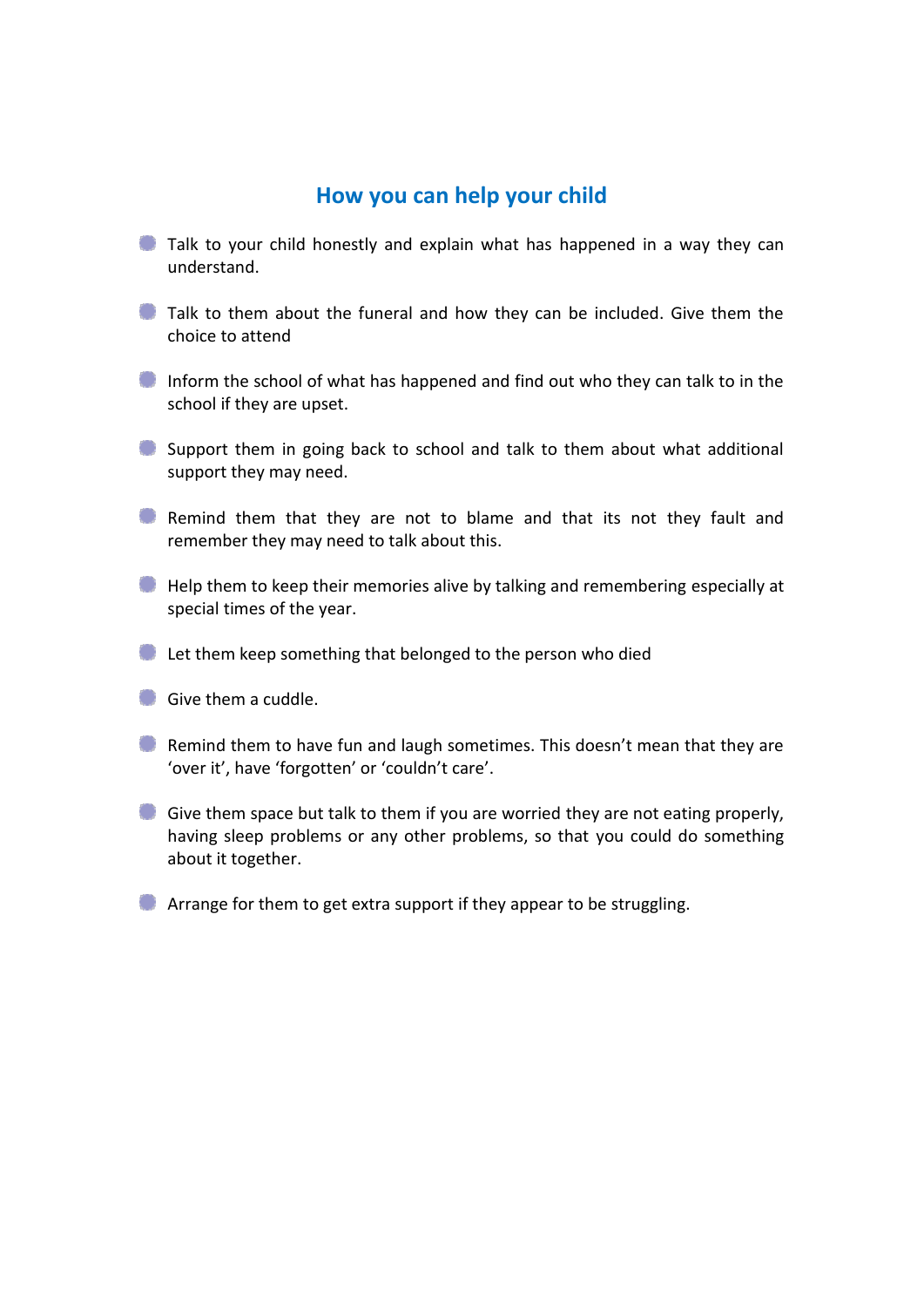# **Anniversaries and Holidays**

Holidays and anniversaries can be difficult times for grieving families. Holidays can be filled with family get-togethers and festive events, many of which people are accustomed to sharing with the person who died, whilst anniversaries and birthdays can mark important events. At these times it can sometimes be difficult to "put on a happy face" when you're grieving inside.

For the newly bereaved, Christmas, & New Year may be especially difficult. You might see the perfect gift for a loved one, and then realise he or she is not here to enjoy it. Whether your grief is new or old, there are ways you *can* make the holidays more bearable and less tiring for you and your children. The anniversary of a person's death may also be a difficult day but it may be helpful to honour the memory of the person who died and to begin new meaningful traditions in the family. Here are some suggestions. Use what is helpful for you.

- **Accept your Limitations.** Grief can be all-consuming, no matter what time of year it is. Holidays place additional stresses and demands on our lives. You may not be able to do all the things you've always done. Lower your expectations and allow yourself time and space to grieve.
- **Plan Ahead.** Decide ahead of time what you can and cannot do comfortably and let your friends and family know. For example, can you handle making the family dinner or should someone else do it? You may want to make a list of all the things you usually do - greeting cards, baking, shopping, decorations, parties, dinners etc. - and decide what you most want to do. Talk with your kids about plans and allow them to be involved in deciding how the family spends the holiday. They will appreciate being included.
- **Ask for Help if You Need it.** There's a good chance that friends and family are looking for ways they can be helpful to you during the hard times. You may want to continue certain traditions, but feel you can't do it alone. Involve others. People enjoy supporting others in concrete ways, such as cleaning, cooking and baking. Sometimes it's hard to ask for help because we worry about burdening others. But more often than not, they are more than happy to contribute.
- **Allow for Rest.** The holidays can be physically and emotionally draining for us all. Grieving is tiring too. Naps, walks, quiet times and other forms of relaxation - even for a short stretch of time - can be revitalising. Encourage children to have times of rest and quiet play as well.
- **Eliminate Unnecessary Stress.** Of course we can't entirely remove stress from the holidays. But we *can* set limits! For example, we all know how exhausting shopping can be, especially as we get closer to the holidays. If you plan to buy gifts, consider shopping early or buying from catalogues.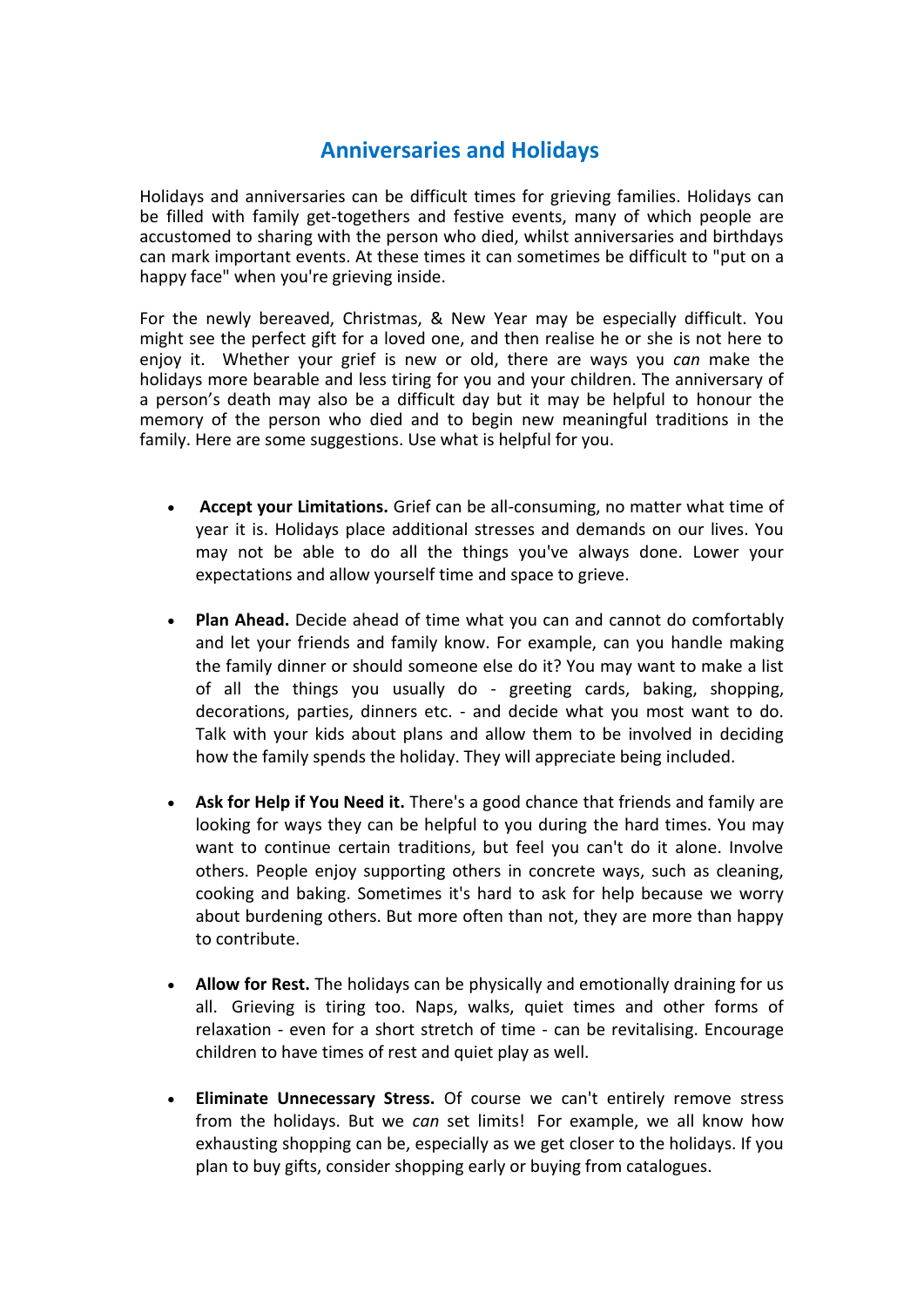- **Acknowledge the Life of the person who died.** There are many creative ways to honour a person's memory. You may wish to do so by carrying on your family traditions or by creating new ones. Here are some ideas:
	- o Buy or make a memorial candle to light during the evening
	- o Observe a moment of silence or prayer before a meal (or at another appropriate time) in honour of the person who died `
	- o Make a special toast or share memories of the person who died
	- o Buy a gift or ornament in honour of your loved one
	- o Make a donation to a charity in the name of your loved one or help a family in need by making a meal for them or sending presents to their children.

Remember there is no right or wrong way to "handle" holidays and anniversaries. You can only do what is right for you and your family.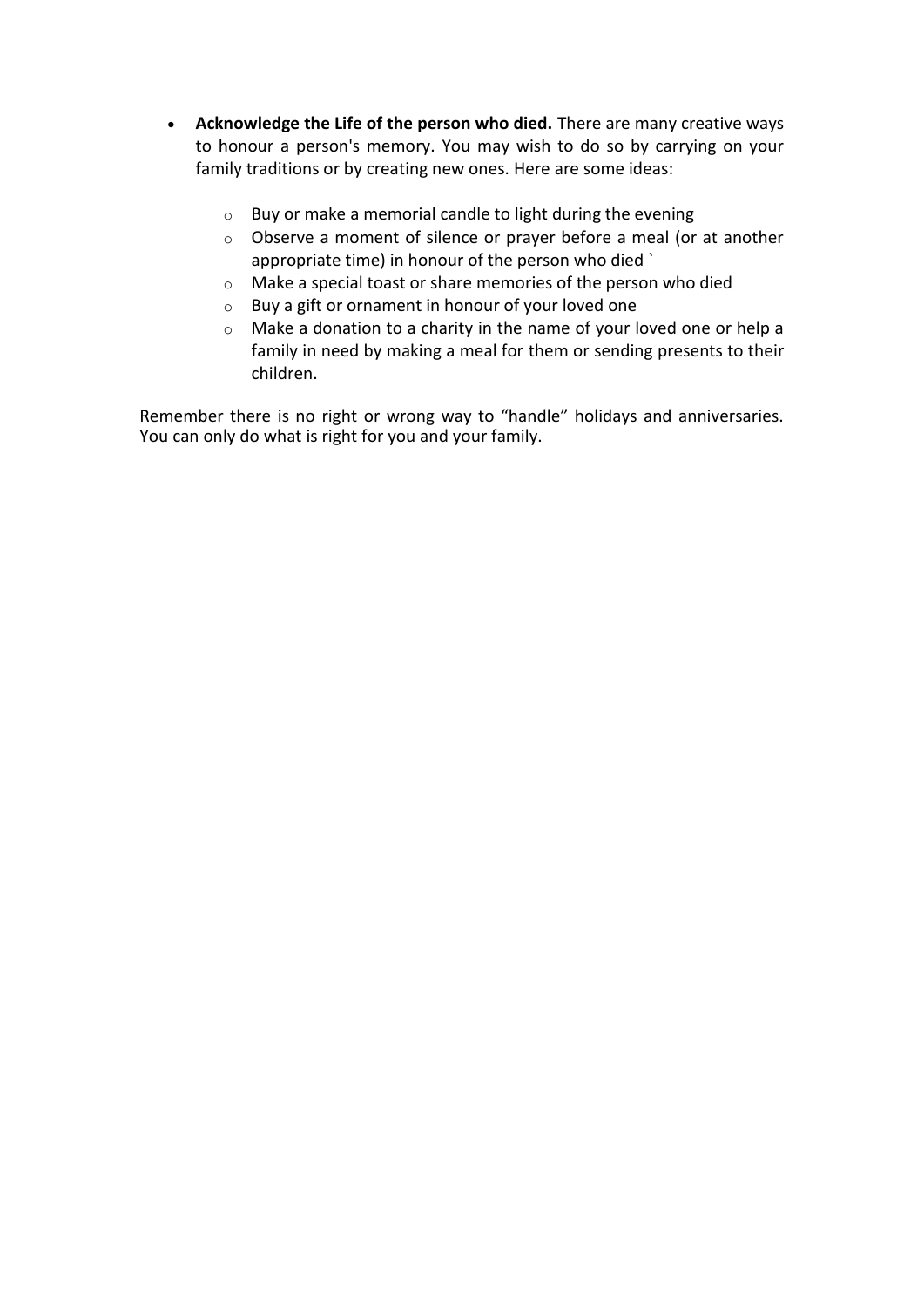# **Working with Schools**

Up to 70% of schools have a bereaved pupil on their school role at any given time. With the right support, most of these children will not need professional help, what they need is the understanding of familiar and trusted adults. Schools are well placed to support bereaved children and young people, offering them a safe and routine environment. Below is some advice on how you can work with a school to ensure your child is being supported.

- Phone or arrange a meeting with the school, either with the head teacher. class teacher or guidance teacher. This will allow you to tell the school what has happened so they are familiar with the circumstances of the death.
- Agree with the school what words/phrases to use, it is important that all adults who are in contact with a child should be saying the same. It is important the school does not contradict the family wishes.
- Ask the school to notify all staff who works with the child or young person about the bereavement. This is important as it will help ensure all staff are aware of the situation and this will help in their approach to supporting the child/young person.
- Allow the child or young person to decide if they wish to tell their class and if so, how they would like it to be done.
- Arrange a plan for if the child or young person needs to leave class for a time out. Remember their school work may deteriorate for a time due to lack of concentration and to allow for this, so perhaps mention this to the school.
- Have a designated person who the child knows they can talk to. This can be any trusted adult that they feel they would like to talk to.
- Keep in touch with the school; they will be in a position where they will notice any changes in behaviour or school work.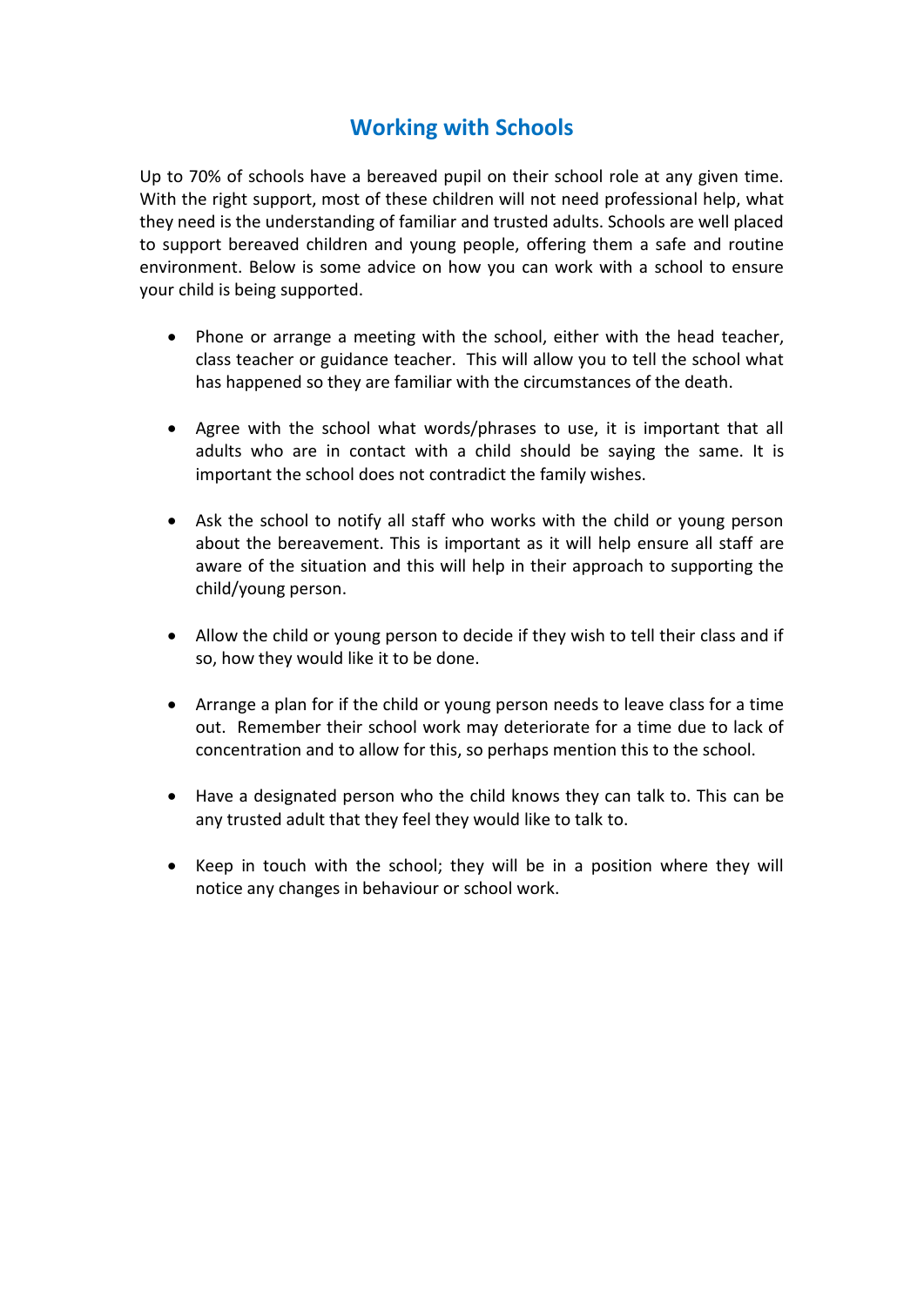# **What can school do to help a bereaved child or young person?**

- Communicate clearly with the family and make sure that what you say to the pupil does not conflict with the family's wishes.
- Acknowledge the bereavement, don't be afraid to use the word dead. For example, "I was very sorry to hear about the death of your…"
- Honesty; children and young people need honesty. Answer questions honestly, if you do not know the answer explain to the child that you're not sure, but can try to find out.
- Be prepared to listen, over and over again.
- Allow them time and space to express emotions
- Share any stories about the dead person, and talk about them with the child if they wish.
- Reassure them that they are not to blame, that it is not their fault that the person died.
- Grieving is tiring; it may be months until a child or young person is able to manage all of school and its work load.
- Have a designated person for a child to talk to if they need to.
- Have a plan for a time out, a safe, quiet place a child can use if they become upset.
- Keep in contact with the family.
- Understand that children will revisit their grief throughout the course of their lives; a death which occurred years ago can still affect a child or young person as their understanding may have changed with their development.
- Try not to judge or make assumptions. Every child and young person is different and they will grieve in their own way.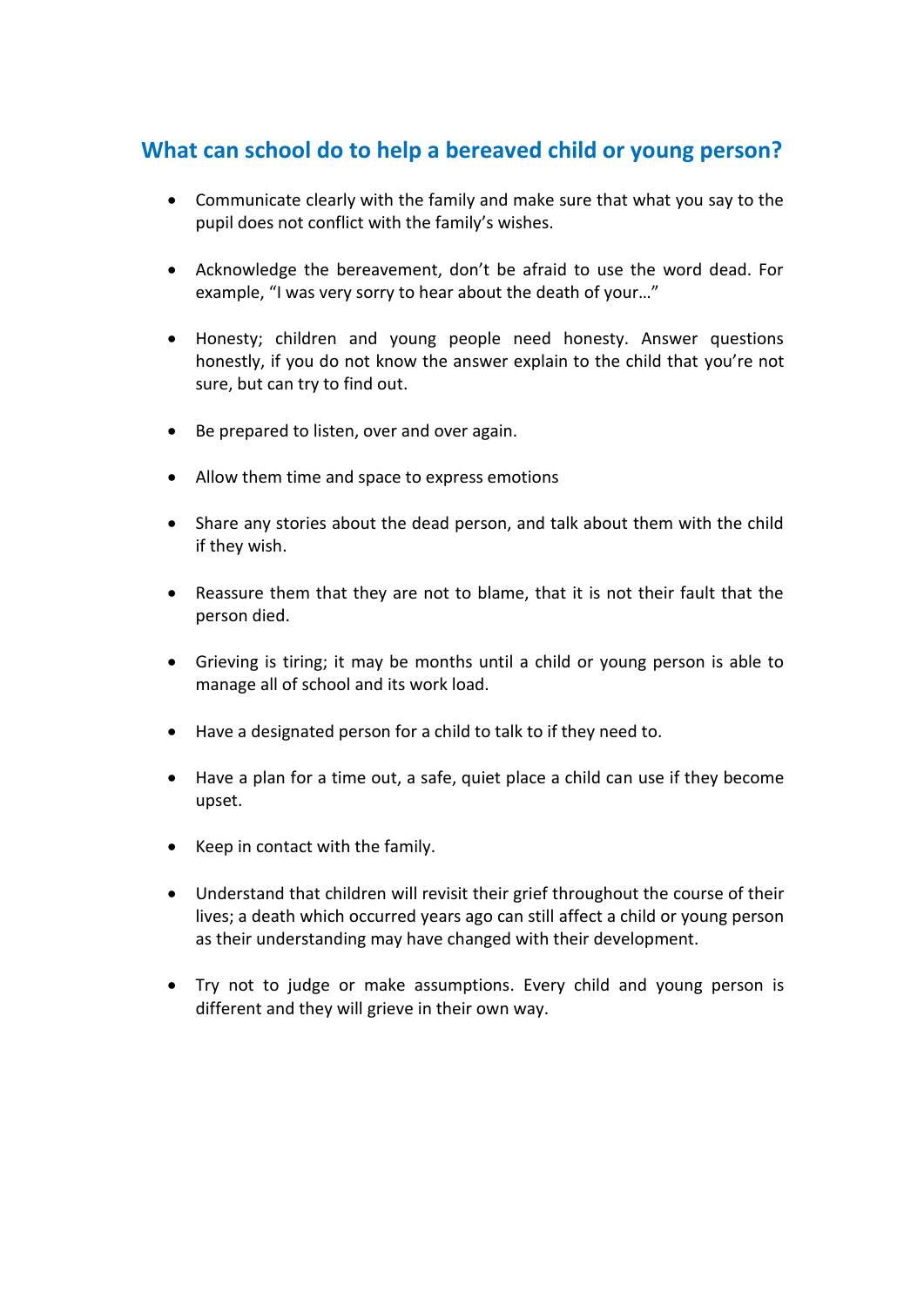# **When a Death Affects the Whole School**

When a pupil or member of staff in a school dies, it can have huge impact on the running and ethos of the school. It is important that the school work with the family of the person who has died to ensure they are considered in the process; this is especially important if there are siblings or family members of the deceased in the school.

### **Guidelines for breaking sad news:**

- Whoever is giving the news should prepare what they are going to say.
- Don't be afraid to show emotion, it just shows that you are human; be careful though, it can be difficult if you weren't expecting it.
- Start by acknowledging you have sad news to give.
- Be honest, use straight simple facts use words like dead/died.
- If known, explain the basic circumstances of the death. If not known, say so, and explain you will try to find out.
- If there are rumours about the death, clear them up and state which ones are definitely not correct.
- Talk briefly about the person who has died, without eulogising them.
- Inform every one of any arrangements that have already been made.
- Close by acknowledging that not everyone will be feeling sad and that's ok.

### **Saying goodbye**

Schools can feel like it would benefit the school community to hold a special assembly or remembrance service. This can help put back a sense of normality into what may have been a very unsettled time. It can bring the school together to acknowledge what has happened. It will allow them to reflect and remember the person who has died. It will normalise grief, and allow pupils to see that it is OK to be sad, but also OK to be unaffected.

### **Suggestions for an Assembly (every school will be different):**

- Invite pupils, staff, any family members that may wish to come. If someone wishes not to attend then that is OK.
- Allow the pupils to be involved in planning the service; this will give them a sense of involvement.
- You could; light a candle, have songs which the deceased liked, have staff and pupils read stories about the person.
- Place some photographs of the person who has died, but remember that a big image may be too much for a grieving family.
- To close, you could give a memorial box/book to the family, or blow out a remembrance candle, or allow pupils to write a private farewell message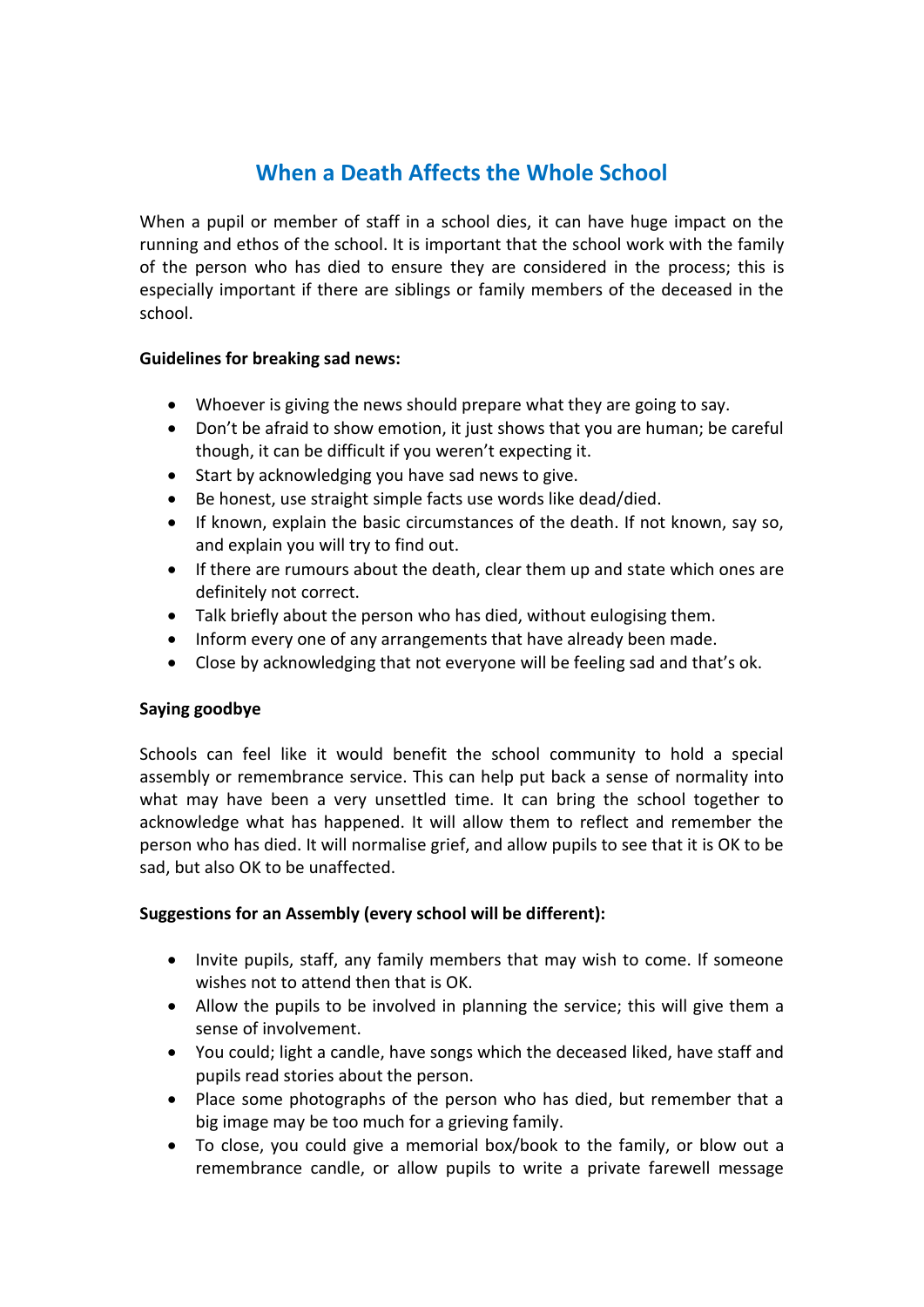which can be placed in a box at the end, or play reflective yet uplifting music or go outside and anyone who wishes can release a balloon.

 You may want to hold the assembly before a break to allow everyone to compose themselves to return to normal timetable or at the end of the day so everyone can return home.

# **For more information on how schools can develop a school policy on how to manage bereavement see this link below:**

**<http://www.childbereavement.org.uk/Support/Schools/Schoolpolicy>**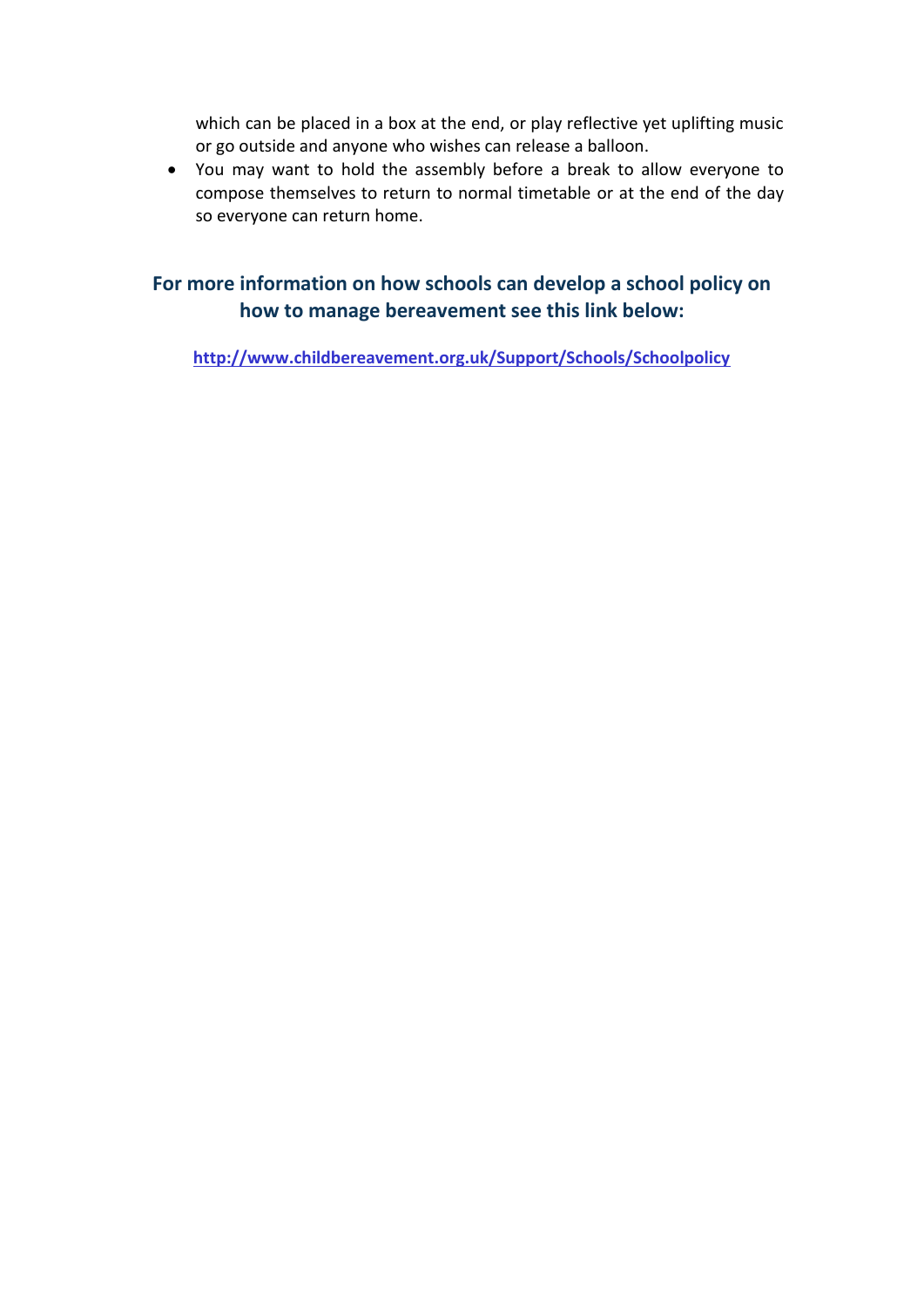# **How to Refer**

Children between the ages of 4 and 18 can be referred to the project.

### **EDINBURGH**

For children and young people who live in Edinburgh, referrals can be made directly over the telephone by parents/carers, teachers, clergy, social work or anyone who has input with the child, as long as they have the permission of the parent/carer and the young person knows the truth about the death.

For an Edinburgh referral please call 0131 661 6818 or email info@richmondshope.org.uk

### **MIDLOTHIAN**

To make a referral for a child or young person in Midlothian, please contact your local team East Locality – Heather Ritchie 0131 271 3813 West Locality – Lorraine Chapman 01968 664 134

We also have a satellite base in Carrick Knowe Parish Church – to make a referral for this please contact our main office on 0131 661 6818 or email info@richmondshope.org.uk

# **GLASGOW**

We offer open referrals, so the referral can come from a parent/guardian, teacher, GP, Social Work or any other organisation. We ask that the person with parental responsibility has given consent and that the child is aware of the referral. It's also important that the child understands how the person died. We know that this can be difficult, so we are here to provide support with the best way to approach it.

For Glasgow referrals please call 0141 230 6123 or email glasgow@richmondshope.org.uk

[www.richmondshope.ork.uk](http://www.richmondshope.ork.uk/)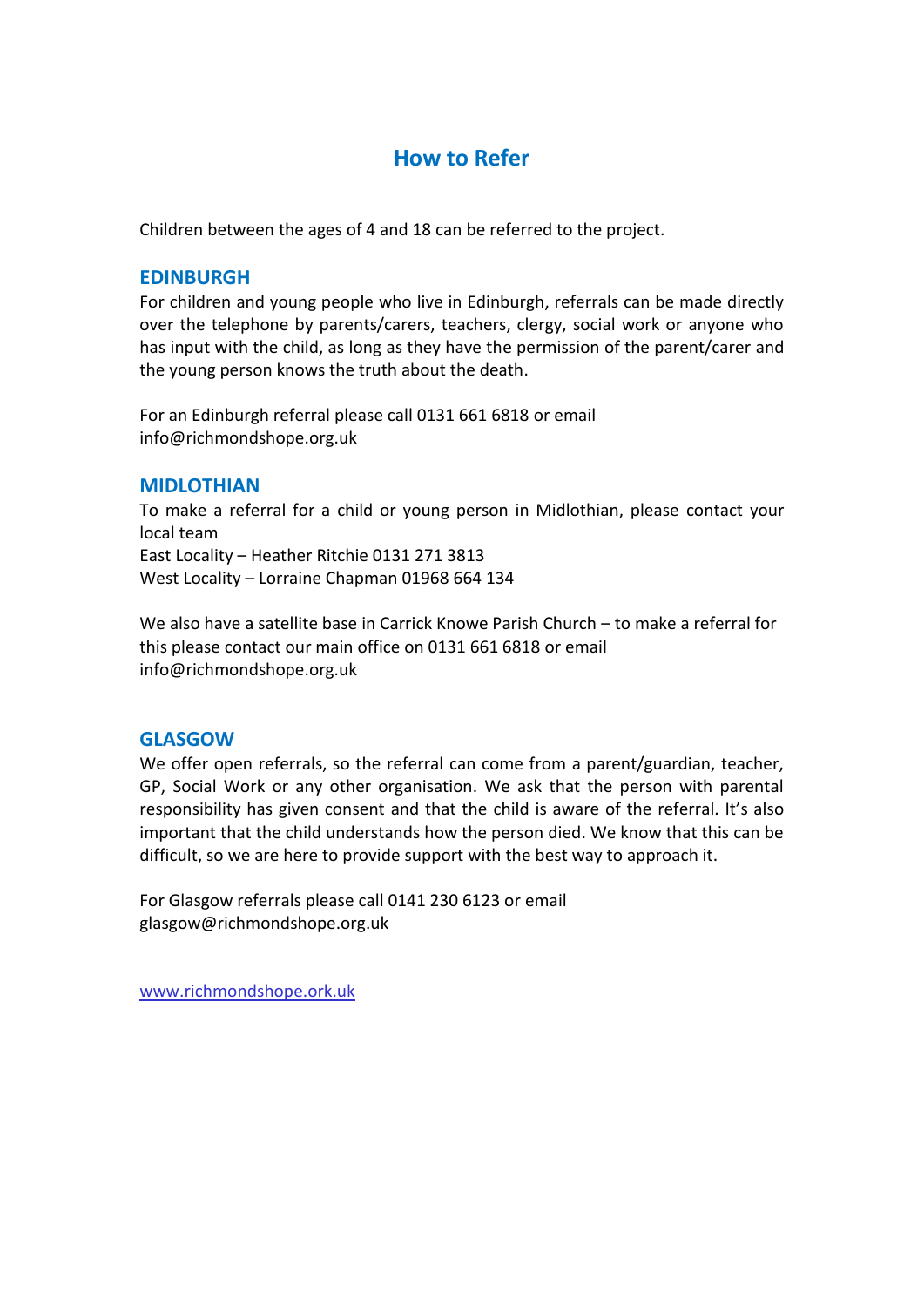# **Can you help support a bereaved child?**

Richmond's Hope is a registered charity in Scotland who support bereaved children and young people in Edinburgh, the Lothians and Glasgow. As a small charity we rely solely on grants and donations to enable to continue this much needed support. We support around 200 children each financial year (April to March). It costs £1100 to support one child. By giving a donation, however small, can make a big difference to bereaved children and young people.

### **Ways in which you can help**

- Make a regular monthly donation by:
	- o By setting up a monthly standing order with your bank.
	- o Make a monthly donation from your salary. Enquire whether your payroll department would be prepared to set this up for you.
- Make a donation online at [www.justgiving.com/richmondshope/donate](http://www.justgiving.com/richmondshope/donate)
- Make a donation by cheque and send it to the address below
- Use our online shop, every purchase you make from the shops listed with BUYAT will earn commission for the Project. You can access the BUYAT site by logging on at [www.buy.at/richmondshope](http://www.buy.at/richmondshope) or visit our website at [www.richmondshope.org.uk](http://www.richmondshope.org.uk/) and click on the BUYAT icon.
- Organise a fundraiser or sponsored event in aid of Richmond's Hope
- Donate unwanted or broken gold which we can then send to a buyer in exchange for cash.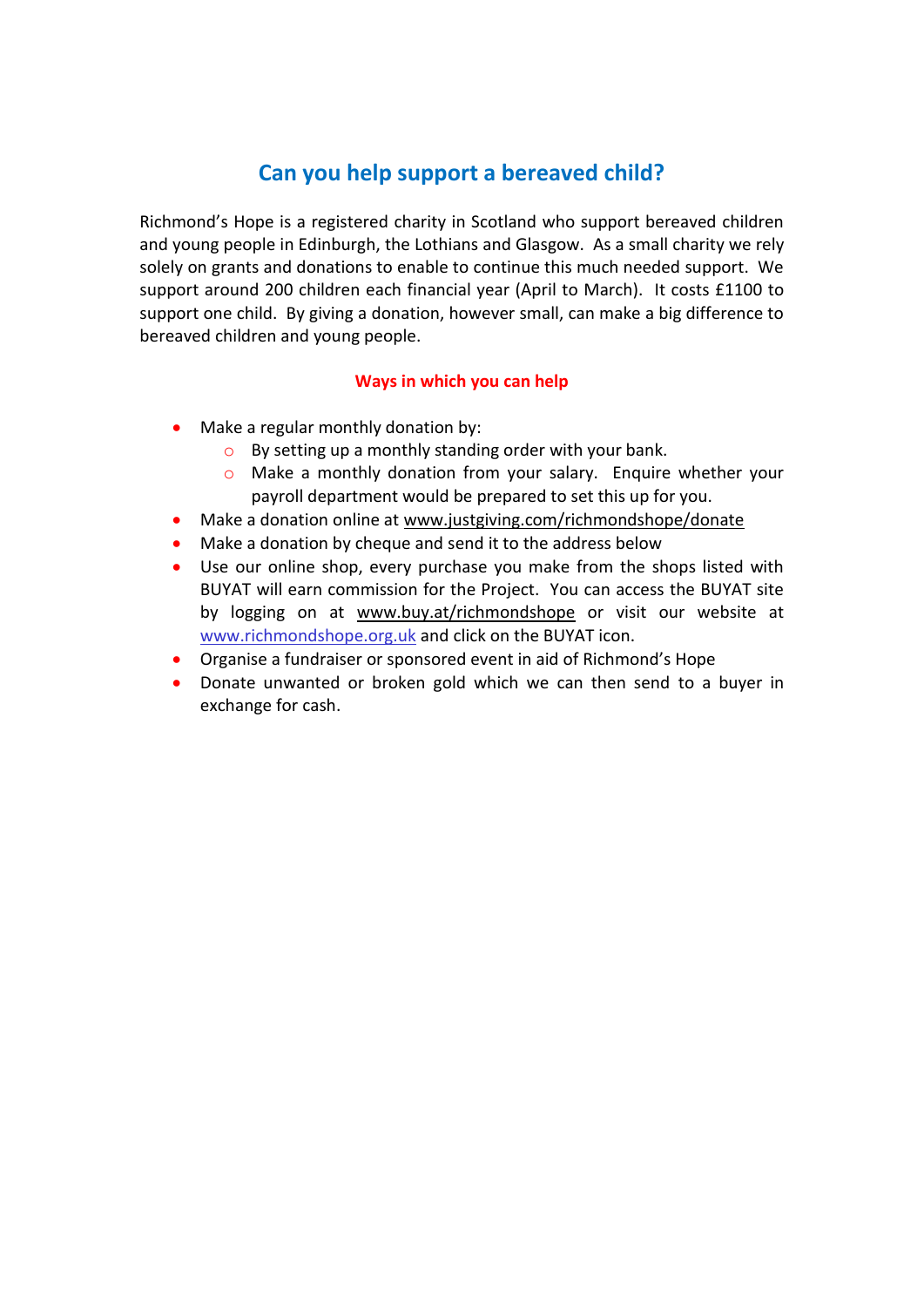# **Book List**

**Lucy Has a Tumour**. Sargent Cancer care for children. (Age 4+) Barton, V.

**Joe Has Leukaemia**. Sargent Cancer care for children. (Age 4+) Barton, V

**Words of Comfort for you in your time of loss.** Blue Mountain Press: Colorado. ISBN 0-88396-625-5 – Blue Mountain Arts Collection. A book of poems

**Muddles Puddles and Sunshine.** Winston's Wish: Cheltenham. Crossley, D. (2000) Muddles, Puddles and Sunshine is a workbook that offers children the opportunity to look at their lives and explore the death of a loved one

**I Feel Frightened.** Wayland: Hove. ISBN 0-7502-1404. (Age 4+) Moses, B. (1994)

**Sad Isn't Bad:** A good-grief guidebook for kids when someone dies. Abbey Press: USA. ISBN 0-87029-321-4. (Age 4+), Mundy, M (1998).

**Water Bugs and Dragonflies:** Explaining Death to Young Children. The Pilgrim Press: USA. ISBN 0-8298-1180. (Ages 6+) Stickney, D. (1970)

**The Secret C. Winston's Wish**: Gloucester. ISBN 0-9539123-0-2. (Age 6+), Stokes, J. (2000)

**Then, Now and Always:** Supporting children as they journey through grief: a guide for practitioners. Winston's Wish: Cheltenham. ISBN 0-9539123-5-3. Stokes, J. (2004)

**I Miss You:** A first look at death. Baron's: USA. ISBN 0-7641-1764-5. (Age 6+), Thomas, P. (2000)

**Can Anyone be as Gloomy as Me?** Hodder Wayland: London ISBN 0-7502-2793-1. (Ages 6+), Toczek, N. (2000)

**Badgers Parting Gifts.** Collins Picture Books: UK. ISBN 0-00-664317-5. (Age 6+), Varley, S. (2002)

When old Badger dies his friends think they will be sad forever. But gradually they are able to remember Badger with joy and to treasure the gifts he left behind for every one of his friends. This sensitive book can help children come to terms with the death of those they love.

**When Uncle Bob Died.** Happy Cat Books: Essex ISBN 1-903285-08-9. (age 6+) 2001). Wimperis, S

**Somewhere Over the Rainbow**: Maureen Hitcham Sargent Cancer Care for Children. Video.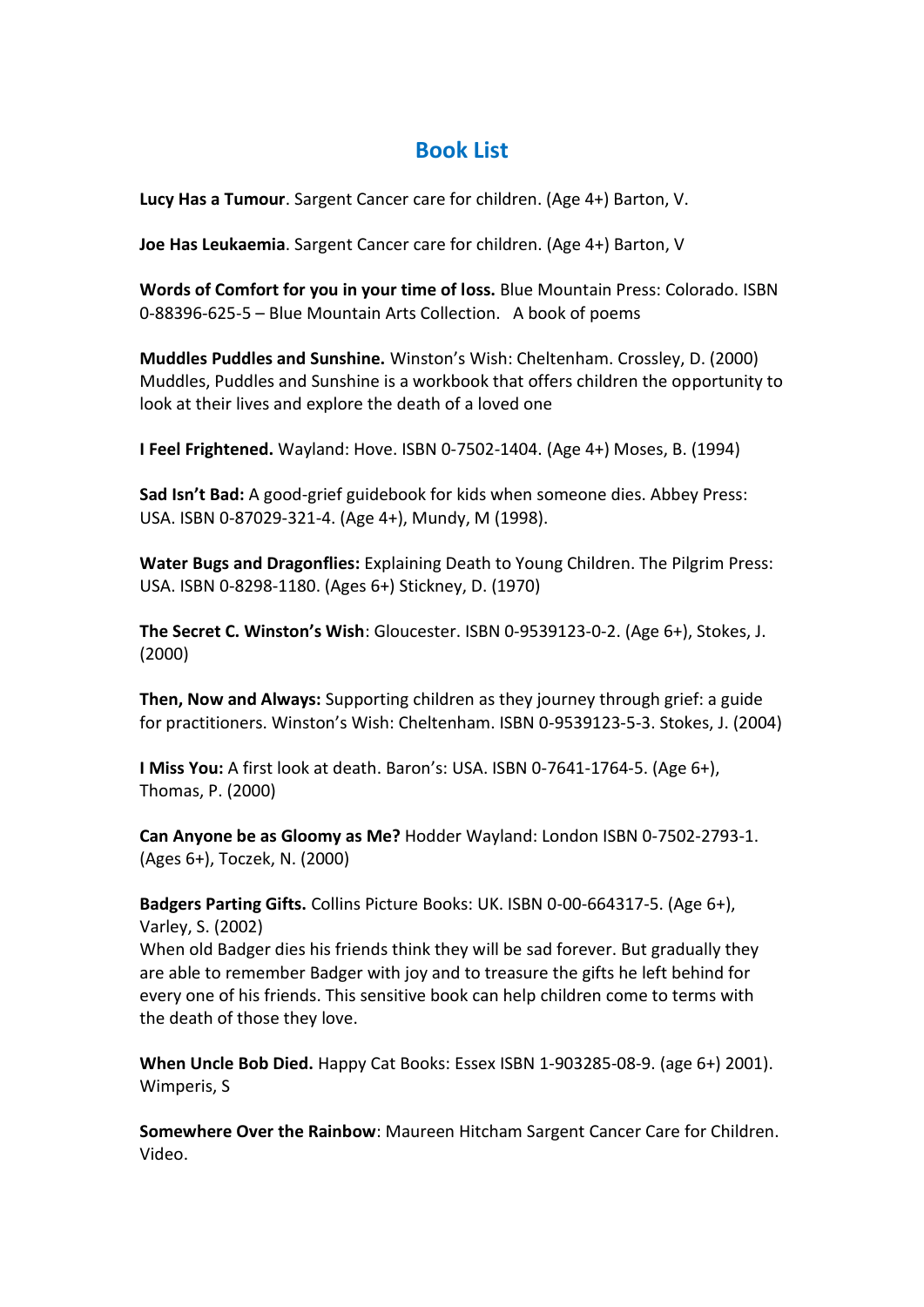**Silent Grief, Living in the wake of suicide:** Christopher Lucas and Henry M Seidem**.**  Silent Grief is a book for and about 'suicide survivors' – those who have been left behind by the suicide of a friend or loved one.

**Loss & learning Disability –** Noelle Blackman (2003**) –** Worth Publishing (London) ISBN 1-9032690-24

**Talking with children and young people about death and dying:** A workbook Mary Turner: (1998) London. Jessica Kingsley Publishers.

**Just my Reflection: Helping parents do things their way when their child dies**. Sister Frances Dominica: London (1997) ISBN: 0-232-52211-1

**Life after life:** Raymond A Moody (1975) Rider (London) ISBN 0-7126-0273-9 Study of more than 100 people who have experienced clinical death and survived.

**When children grieve**: John W. James, Russell Friedman. Quill: New York (2002). ISBN: 0-06-019613-0.

A book to help adults to help children deal with death, divorce, pet loss, moving and other losses.

**When Dad Died**: Sheila Hollins & Lester Sireling. Gaskell: London (1989) ISBN 1- 904671-04-7 Helpful to adults and children with learning disabilities. The pictures tell the story of a father's death.

**When Mum Died**: Sheila Hollins & Lester Sireling. Gaskell: London (1989) ISBN 1- 904671-04-7 Helpful to adults and children with learning disabilities. The pictures tell the story of a mother's death.

**A Volcano in my Tummy**: Elaine Whitehouse & Warwick Pudney. New Society Publishers: Canada (1994). ISBN 978-0-86571-349-9. Books with helpful exercises in helping children control their anger.

**What on Earth do you do when Someone Dies**: Trevor Romain: Free Spirit Publishing: Minneapolis (1999) ISBN: 1-57542-055-4. Answers some questions children might have about death in an easy, understandable manner. (6+)

**Granddad's Ashes**: Walter Smith. Kingsley Publishers: Philadelphia (2007). ISBN: 978- 1-84310-517-6.

Tells the story of children trying to find granddad's special place to put his ashes.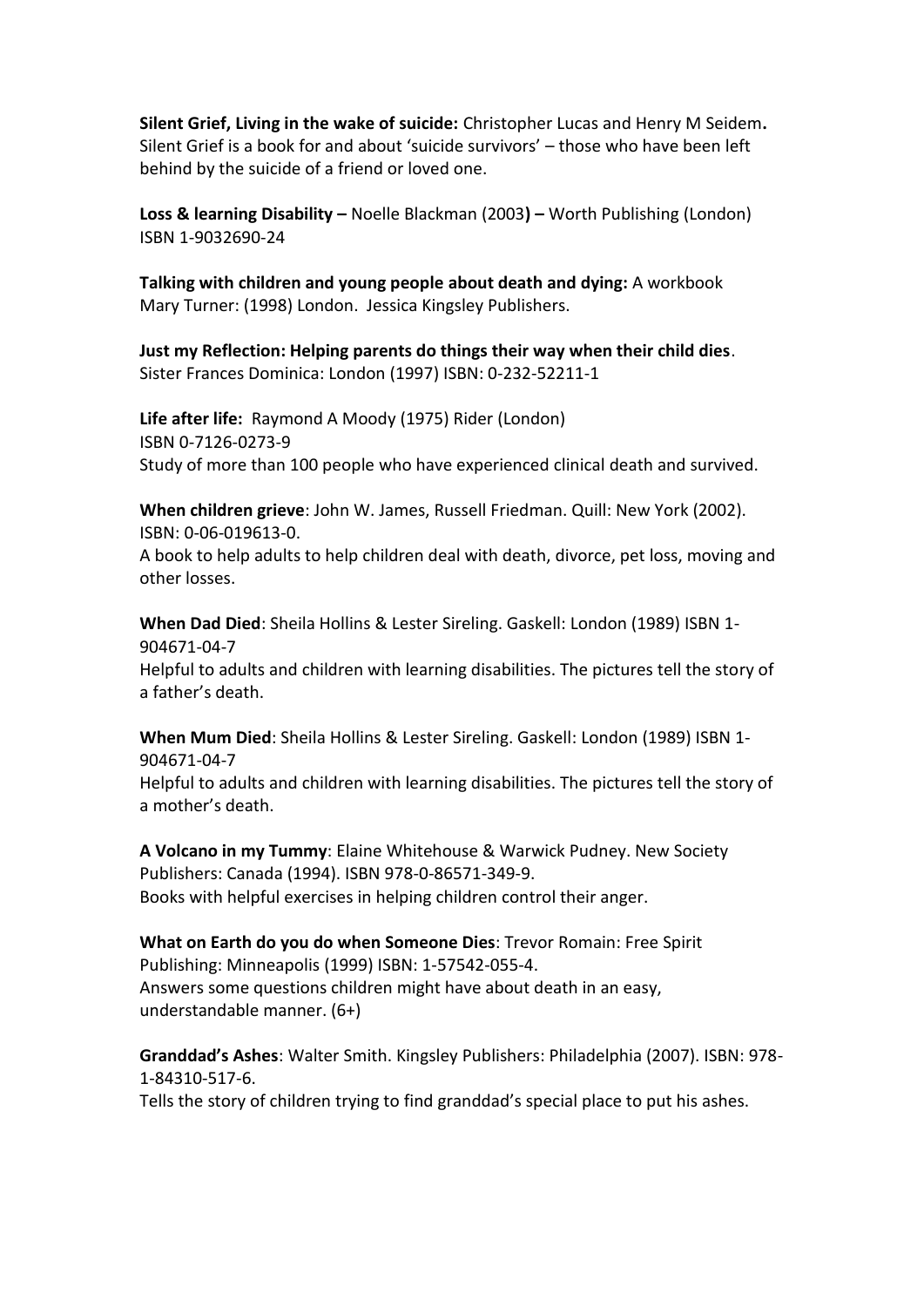**On Death and Dying**: Elizabeth Kubler-Ross. Schribner: New York (2003) ISBN 0-684- 83938-5. Explores the five stages of death through sample interviews and conversations.

**After the Darkest Hour the Sun will Shine Again**: A Parent's guide to coping with the loss of a child: Elizabeth Mehren. Fireside: New York. (1997). ISBN 0-684-81170-7. The author tells her own story of loosing her daughter.

**Milly's Bug-Nut**: Jill Janey. Winston's Wish: UK. (2002) ISBN 0-9539123-4-5. Story of a family finding their way through bereavement.

### **The Grief Game**: Kingsley Publishers.

A therapeutic board game devised to facilitate the understanding and disclosure of the complex feelings experienced by children and adolescence when they are confronted with bereavement.

**When Someone Very Special Dies:** Marge Heegaard. A practical format for allowing children to understand the concepts of death and develop coping skills for life. With the supervision of an adult, children are invited to illustrate and personalise their loss through art. "When Someone Very Special Dies" encourages the child to identify support systems and personal strengths.

### **Fall of Freddy the Leaf** Ref: BER3575

A Story of Life for All Ages. This story is about how a leaf called Freddy and his companion leaves change with the passing seasons, finally falling to the ground with the winter's snow. It is an inspiring allegory illustrating the delicate balance between life and death. .

**When Someone Has a Very Serious Illness**: Marge Heegaard. Ref: SIL5500 When someone in the family has a serious illness everyone in the family is affected. Whilst the family focus is on a long term illness, children may develop unhealthy defences and roles. This book invites children to illustrate the text and encourages them to talk about their misconceptions, fears and worries. In addition, they also learn about concepts of illness and ways of coping with another person's illness.

**Someone Came Before You:** Pat Schwiebert: Grief Watch – Portland Oregon (2007): ISBN# 0-9724241-5-6 A story to explain to a child about a sibling's death before they were born.

**Toby's Tiny Tot:** Jaqueline Savage: Sands: London (2006) ISBN#: 0-9546932-4-8 A story about a young boy awaiting the arrival of a baby brother or sister, when the baby dies.

**No New Baby:** Marilyn Gryte: Centering Corporation (1999) ISBN#: 1-56123-041-3 A story about a young boy awaiting the arrival of a baby brother or sister, when the baby dies.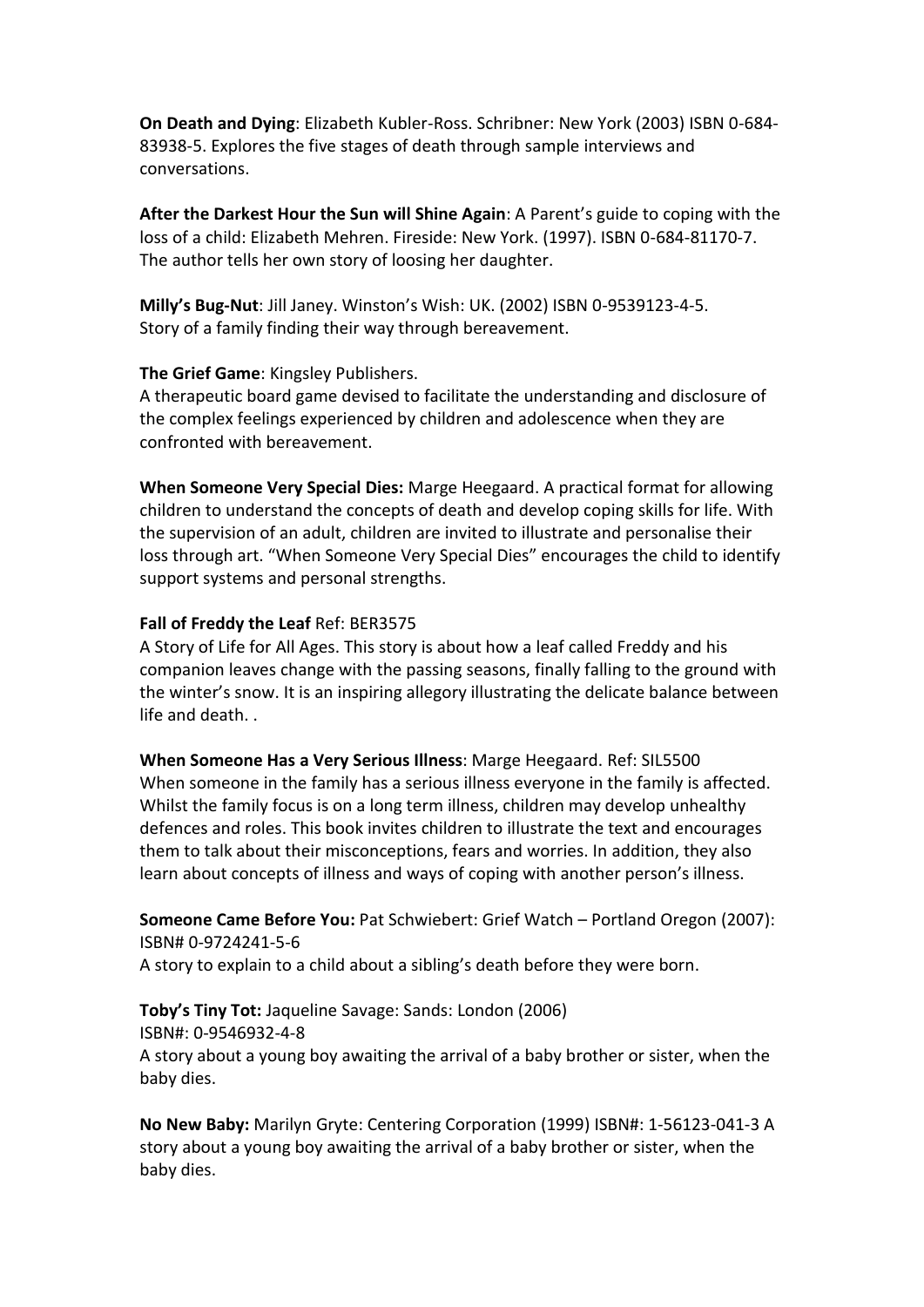**My Book About our Baby Who Died:** Lynda Weiss: The Child Bereavement Charity (1996) ISBN# 0-9523328-33 A work book for a child when a baby dies.

**The Huge Bag of Worries:** Ironside, V (2011) ISBN: 9780340903179

**Red Chocolate Elephants**: Sands, D (2010) ISBN 9780646542379. This is a workbook designed to support children bereaved by suicide.

**Chocolate Chipped: A smelly book about grief.** Gilbert, S (2011) ISBN 9780954843496

**Bereavement, Loss and Learning Disability: a guide for professionals and carers.** Grey, R. (2010) ISBN 9781849050203

**Never too Young to Know; death in children's lives**. Silverman, P. (2000) ISBN 095109546

**Continuing Bonds, New understandings of Grief**. Klass, D. (1996) ISBN 1560323396

**As big as it Gets; supporting a child when a parent is seriously ill**. Winston's Wish ISBN 0953912396

**Suicidal Behaviours: a comprehensive guide**. Alderidge, D and Barrero, S. (2012) ISBN 9781849050258

**Is Daddy coming back in a minute?** Barber, E and barber, A. (2012) ISBN 9780957474505 Explaining sudden death to pre-school children in words they can understand.

**Helping Children Cope with the Loss of a loved one; a guide for grown ups**. Kroen, W.C. ISBN 1575420007

**Frog's Breathtaking Speech;** how children can use their breathing to deal with anxiety, anger and tension. Chissck, M and Peacock, S. ISBN 978184810917

**Remembering.** Leutner, D. A Child Bereavment UK workbook or children to remember their loved one. ISBN 9780952166184

**The Forgotten Mourners.** Smith, C. (1999) ISBN 1853027588 Guidelines for working with bereaved children.

**A volcano in my Tummy; helping children to handle anger**. Whitehouse, E and Pudney, W (2008) ISBN 9780865713499

**After the Darkest Hour the sun will Shine Again**. A parent's guide to coping with the loss of a child. Mehren, E. (1997) ISBN 0684811707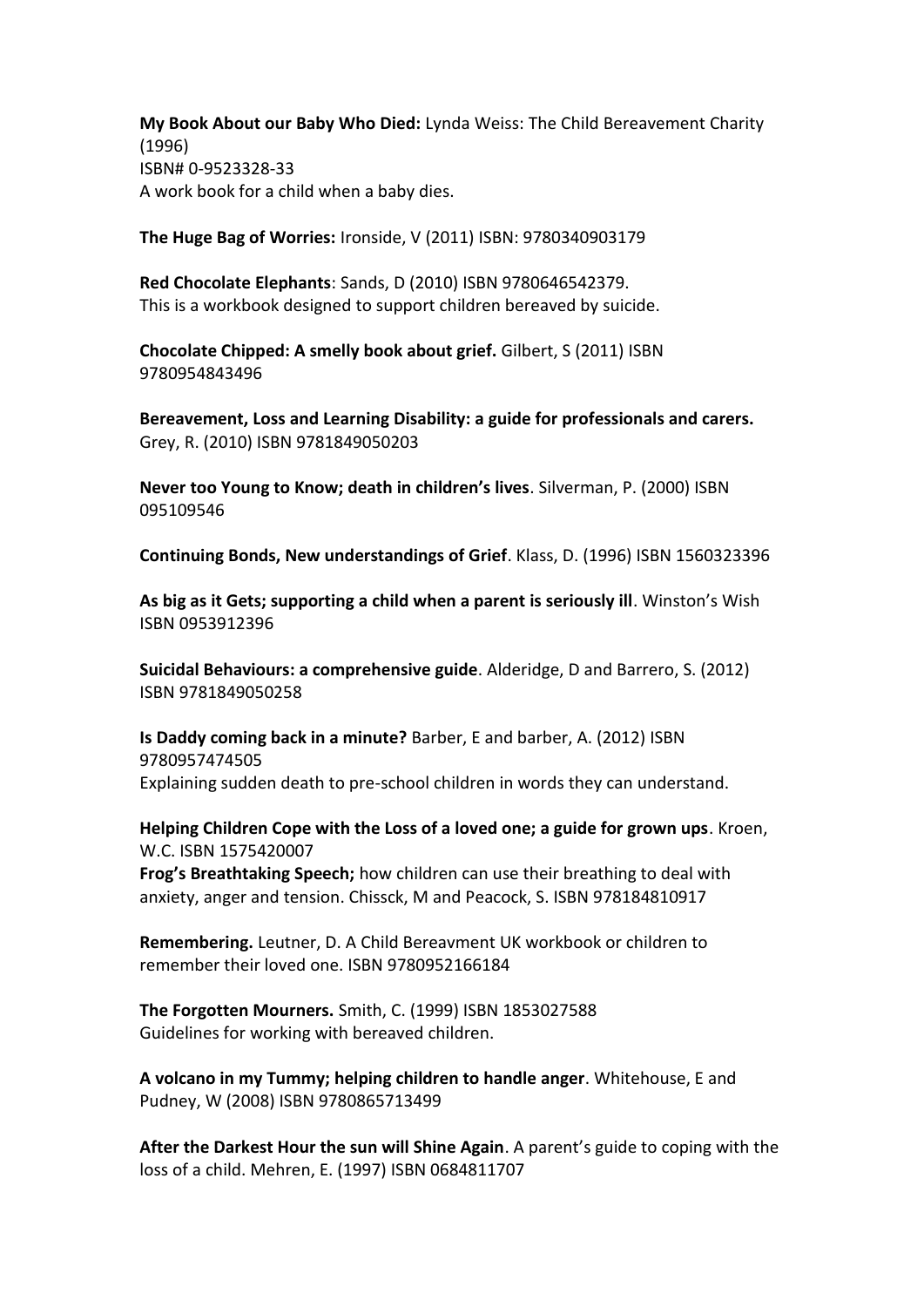# **Useful Agency Information**

# **EDINBURGH**

**Richmond's Hope –** A Bereavement project for children ages 4 – 18 years. 227/229 Niddrie Mains Road, Edinburgh, EH16 4PA. 0131 661 6818 - [www.richmondshope.org.uk](http://www.richmondshope.org.uk/) or Email: info@richmondshope.org.uk

**Child Bereavement UK-** Information, training, support and activity material to assist those helping bereaved families- Child Bereavement UK Clare Charity Centre Wycombe Road, Saunderton Buckinghamshire HP14 4BF Tel: 01494 568 900 [support@childbereavementuk.org](mailto:support@childbereavementuk.org) <https://childbereavementuk.org/>

**Child Bereavement UK Scotland Development Service -**The Scotland Development Project will work in partnership with local education, health and social care services, bereavement services and other voluntary organisations within each locality, to set up advisory groups / networks in each area, with representation from all agencies. Our aim is to ensure coordination of support and to develop clear pathways for children and families. Direct Service provision available in Glasgow for further information please contact the Director of Bereavement Sector Support, Scotland [richard.stafford@childbereavementuk.org](mailto:richard.stafford@childbereavementuk.org)

**Brightest Star -** Pavillion 3 - St James Business Park 2nd Floor 81 Linwood Road Paisley PA3 3AT Telephone number 0141 428 3132 [emailus@brighteststar.org.uk](mailto:emailus@brighteststar.org.uk)

**Crocus -** Group work for children, teenage drop in, Unit 10, 20 Carsegate Road North, Carsegate Rd, Inverness IV3 8EA 01463 714568 [www.crocusgroup.org.uk/](http://www.crocusgroup.org.uk/)

**Cruse Bereavement Care –** Counselling for adults and children. 3 Rutland Square, Edinburgh, EH1 2AS. 0131 229 6275- [www.crusebereavementcare.org.uk](http://www.crusebereavementcare.org.uk/)

**Jak's Den-** Team Jak Foundation Jak's Den Suite 43/43a Geddes House Kirkton North Livingston EH54 6GU Tel: 01506 412302 [info@teamjak.co.uk](mailto:info@teamjak.co.uk)

**Maggie's – Edinburgh** Western General Hospital, Crewe Rd S, Edinburgh EH4 2XU 0131 537 3131 [www.maggiescentres.org/our-centres/maggies-edinburgh](http://www.maggiescentres.org/our-centres/maggies-edinburgh)

**Notre Dame Child Guidance Centre –** Helps bereaved children. Kelvin House, Parkhouse Business Park, 419 Balmore Rd, Glasgow G22 6NT 0141 339 2366 [www.notredamecentre.org.uk](http://www.notredamecentre.org.uk/)

**Petal** – People experiencing Trauma and Loss - 8 Barrack Street Hamilton, ML3 0DG 01698 324502<http://www.petalsupport.com/>

**Rollercoaster –** Group work and individual work for children. 3 Fleuchar St, Dundee DD2 2LQ **[Phone:](https://www.google.co.uk/search?rlz=1C1GGRV_enGB751GB751&q=barnardo%27s+dundee+phone&sa=X&ved=0ahUKEwj6mOWmlvzVAhVQF8AKHUn6DZAQ6BMIfTAP)** 01382 432631 <http://www.barnardos.org.uk/rollercoaster-service>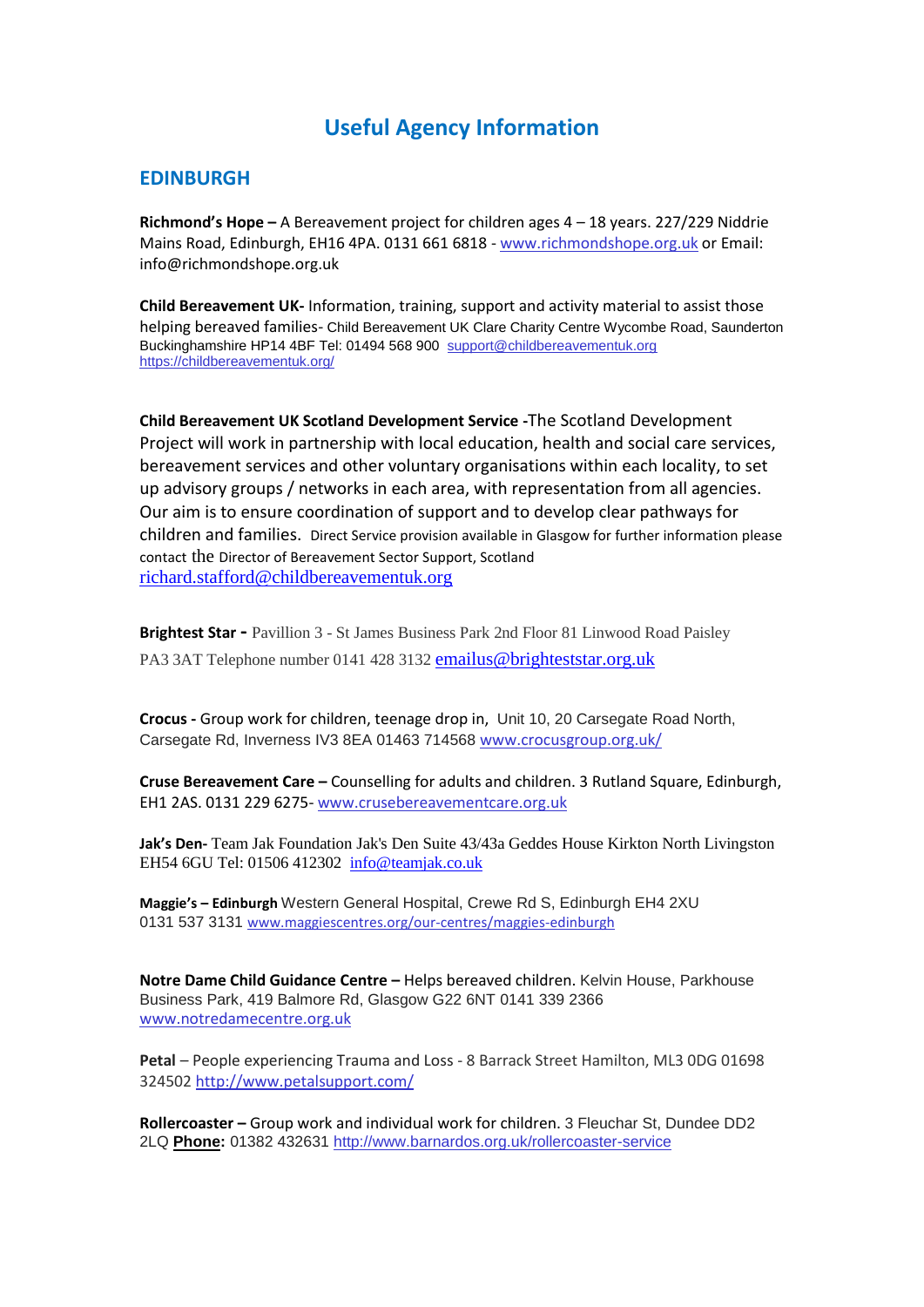**Sands Lothian -** SANDS Lothians offers support, understanding and help, both of a practical and emotional nature to bereaved parents who have experienced the death of a baby through miscarriage, stillbirth or soon after birth. Sands Lothians177 Colinton Road EDINBURGH EH14 1BZ 0131 622 626[3 info@sands-lothians.org.uk](mailto:info@sands-lothians.org.uk)

**Sargent Cancer Care-** Sargent Cancer Care, 5 Beaufort Road, Edinburgh, EH9 1AG. [www.clicsargent.org.uk.](http://www.clicsargent.org.uk/)

**SOBS –** For survivors of bereavement by suicide. 07787580998 - [Edinburghsobs@gmail.com](mailto:Edinburghsobs@gmail.com)

**The Compassionate Friends-** A society of bereaved parents who offer individual and group support. TCF National Office, 53 North Street, Bristol, BS3 1EN. 0117 966 5202 <https://www.tcf.org.uk/>

**Winston's Wish –** Advice and guidance for families of bereaved children. 0845 2030405 – [www.winstonswish.org.uk](http://www.winstonswish.org.uk/)

**The Compassionate Friends-** A society of bereaved parents who offer individual and group support. TCF National Office, 53 North Street, Bristol, BS3 1EN. 0117 966 5202 <https://www.tcf.org.uk/>

# **Useful Agency Information**

### **GLASGOW**

**Wellbeing services South Glasgow - Directory of services**

**W[: http://wellbeing-glasgow.org.uk/](http://wellbeing-glasgow.org.uk/)**

**T: 0141 232 2555**

#### **The Garnethill Centre**

Counselling and Psychotherapy in Glasgow city centre.

**W[: www.garnethillcentre.org.uk](http://www.garnethillcentre.org.uk/)**

**T: 0141 333 0730**

*A: 28 Rose Street, Glasgow G3 6RE*

#### **Cruse Bereavement Care Scotland**

One-to-one counselling, reassuring stories and advice.

*T: 0845 600 2227*

*A: Glasgow, United Kingdom G2 6LY*